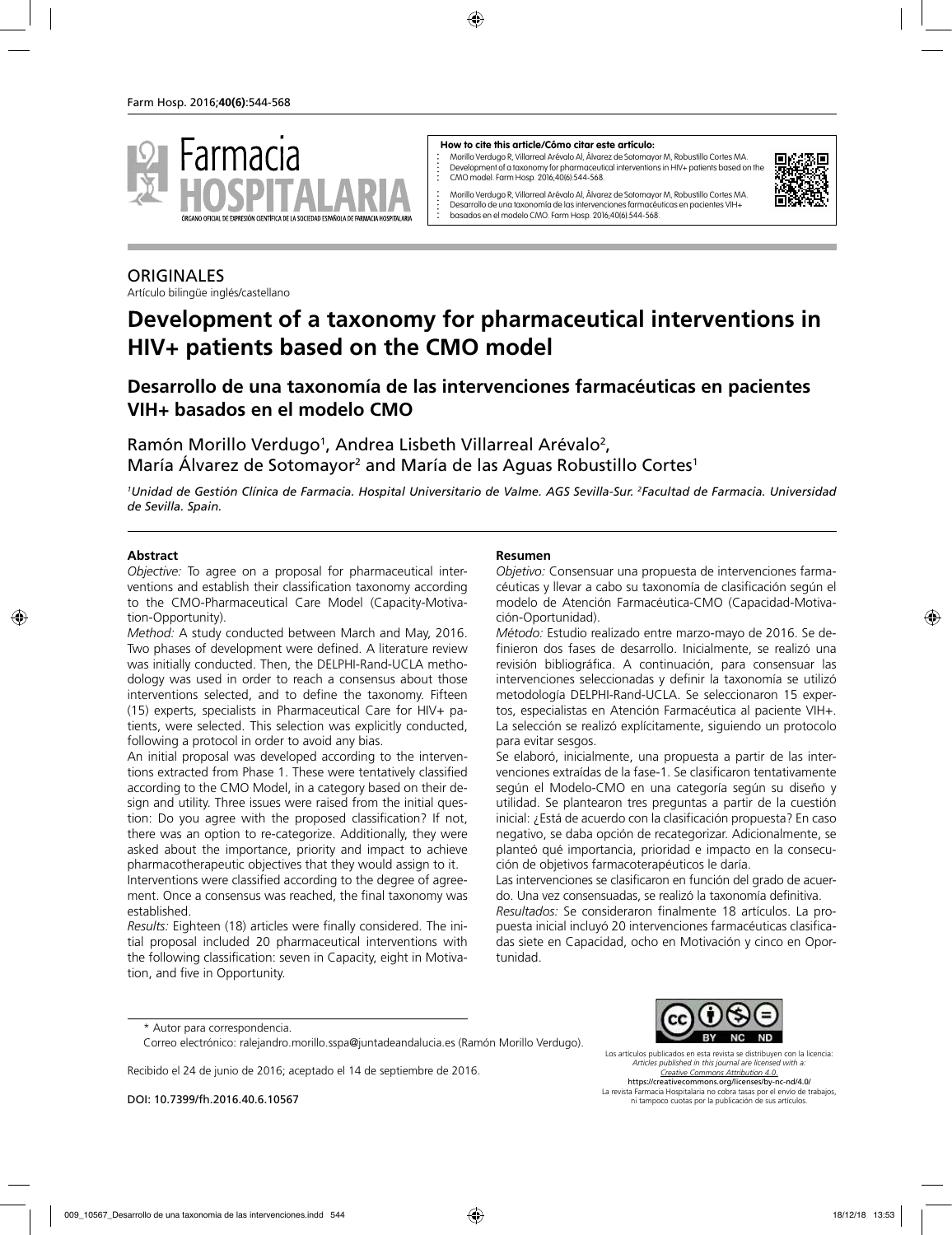Those interventions considered to have greater importance and priority were: Review and Validation, Safety, and Adherence. The interventions with the greatest impact were: Review and Validation, Coordination, Adherence, and Motivation. On the other hand, the lowest scores for importance were for: Planning and Social Coordination; and in terms of impact: Social Coordination. *Conclusions:* The taxonomy reached by consensus will allow to classify pharmaceutical interventions with the new model, and therefore to conduct an improved research and patient care.

#### **KEYWORDS**

Pharmaceutical care; HIV; Stratification; Motivation; M-Health.

Farm Hosp. 2016;**40(6)**:544-568

Las intervenciones consideradas de mayor importancia y prioridad fueron: revisión y validación, seguridad y adherencia. Las de mayor impacto fueron: revisión y validación, coordinación, adherencia y motivación. Por contra, las de menor puntuación en importancia fueron: planificación y coordinación social y, en impacto, coordinación social.

*Conclusiones:* La taxonomía consensuada permitirá clasificar las intervenciones farmacéuticas realizadas con el nuevo modelo y, así, profundizar en la investigación y la mejora asistencial.

#### **PALABRAS CLAVE**

Atención farmacéutica; VIH, Estratificación; Motivación; M-Salud.

Farm Hosp. 2016;**40(6)**:544-568

### **Contribution to scientific literature**

There is a need to reorientate the Pharmaceutical Care model for HIV+ patients in our country; for this aim, this article presents a new model of work based on three basic cornerstones: patient stratification based on their needs, motivation, and the opportunity to conduct pharmacotherapeutical follow-up in any setting where the patient is managed. After identifying the best pharmaceutical interventions published over recent years, the panel of experts involved has reached a consensus regarding the taxonomy, which would include the interventions according to the model cornerstones.

During the next years, once this model is widespread, the taxonomy designed and agreed upon will allow, on one hand, to standardize the interventions to be conducted in this type of patients, and on the other hand, also to conduct comparisons based on the different studies designed to this aim in different patient care settings and with different populations.

#### **Introduction**

In recent years, there has been a major transformation in terms of HIV infection: it was a lethal disease, but now it is considered a chronic condition. Due to improvements in therapeutic arsenal and patient care, currently patients have a better survival and quality of life. Regarding this higher life expectancy, and as a consequence of ageing itself as well as of the pro-inflammatory factor caused by HIV in the body, it is increasingly frequent in this older population to present multiple conditions and require more medication, which in some cases can even become polymedication; this is forcing to a reconsideration of patient care models<sup>1</sup>. On the other hand, the profile of the naïve patient who initiates treatment has also been changing in recent years: typically these are young patients, with a higher education level than previous patients, and a higher and better management of new technologies $2,3$ .

HIV has been, and still is, a "core" condition for Hospital Pharmacy in Spain, regarding Pharmaceutical Care (PhC) development. Since the first drugs dispensed in Hospital Pharmacy Units arrived, HIV+ patient care has represented a major challenge. The publication at the start of the century of the first "Pharmaceutical Care Model for HIV patients" had a great impact on our profession4 : on one hand, in order to set the basis of work for the first decade of the century, and on the other hand, because that model of work for HIV has been used as a reference for other conditions, which have mirrored what was done by specialists who conducted the pharmacotherapeutical follow-up for this type of patients.

There have been many national and international original articles published since then, including systematic reviews and meta-analyses, demonstrating the usefulness of the Hospital Pharmacist work for HIV+ patient follow-up within a multidisciplinary team, improving the health outcomes of these patients<sup>5,6</sup>. That model was created by analyzing the challenge represented by the first direct and periodical contact with patients in Pharmacy Units, the desirable integration with the multidisciplinary team, and the control of treatment efficacy; in fact, the essential objective was to achieve an adequate clinical control through the use of medications. This objective had to be achieved on the basis of three essential cornerstones: information for patients, encouragement of treatment adherence, and patient care integration.

Over a decade after that publication, with a completely different health environment, a different regulatory setting for each autonomous community, and a patient profile absolutely different to the one we faced at that time, the PhC team for HIV+ patients of the Spanish Society of Hospital Pharmacy (SEFH) decided to analyze what was happening in terms of the structure of processes and outcomes of pharmacotherapeutical follow-up for HIV patients. The outcomes of that "Origen" Project, reached after the involvement of 86 hospitals, were very revealing at showing that the traditional model had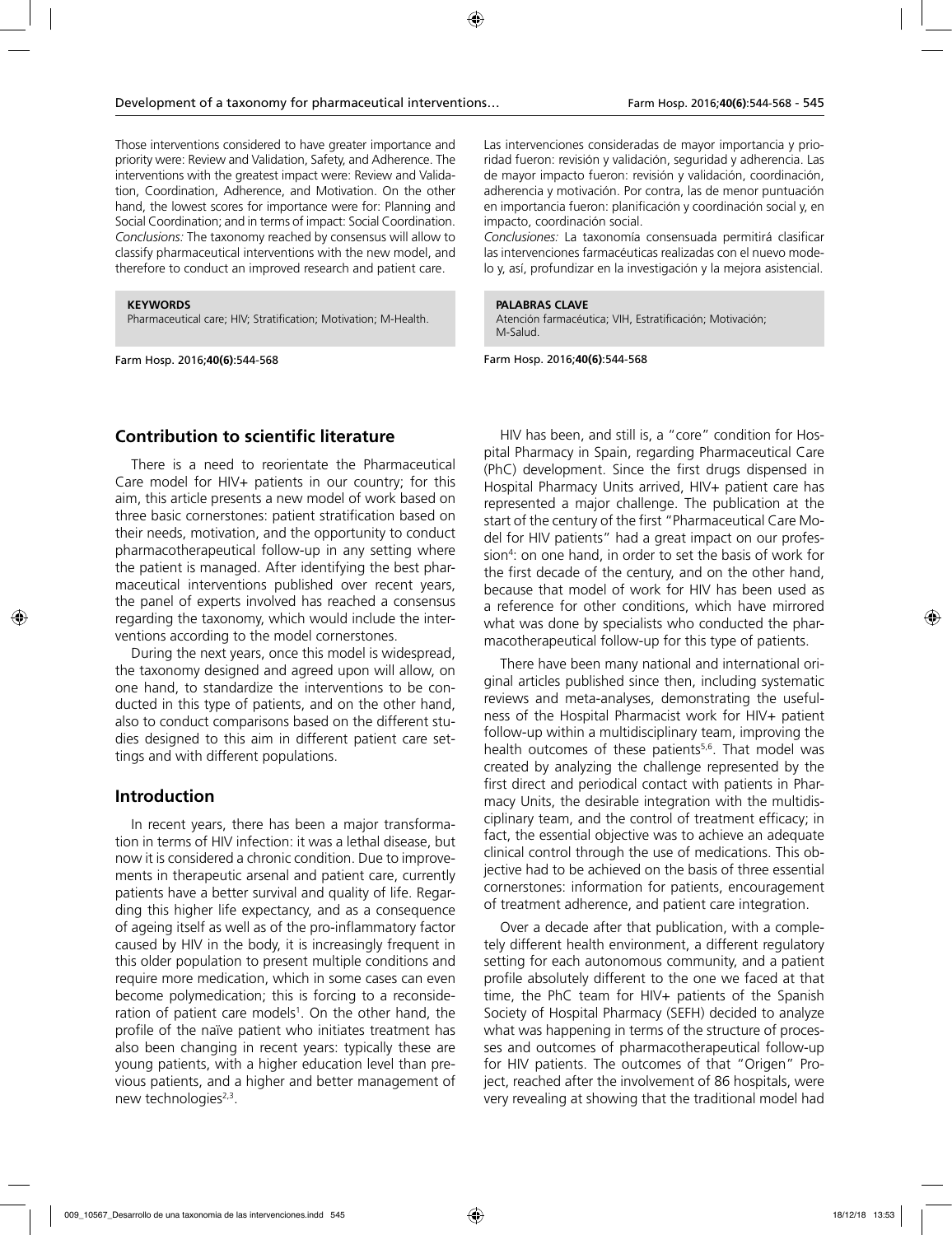touched its ceiling and a new model should be reconsidered7 .

The drive and constant search for the best way to care for this type of patients has resulted in a reconsideration of the traditional model, that has been called "CMO" because that was exactly the acronym for the three essential characteristics in the classical model: Costs (the main objective in the primary model), Medication (antiretroviral) as the pivotal axis of our action, and the Organization (episodic in patient care) as the link with patients. In order not to lose this connection with the past which has somehow provided a fantastic professional growth, with a clear impact on patient improvement, it has been considered to use the same acronym, but with a radically different foundation. Thus, we have Capacity (our care orientation towards those patients who most require it, in order to give them higher dedication and priority), Motivation (understood as the ability by patients to link their short-term with their long-term objectives, and including here a reinforcement of treatment adherence, and the identification, prevention and management of drug adverse effects), and Opportunity, defined as being close to patients whenever they need it, and not exclusively during their periodical visits to the specialized care units.

As an innovative and emerging PhC concept, there is no study that classifies the best pharmaceutical interventions that have been historically published and conducted based on this model, as well as their importance, feasibility and prioritization.

The main objective of this study is to reach a consensus about a proposal for pharmaceutical interventions, and to establish their Classification Taxonomy based on the CMO Model.

#### **Method**

A study conducted from March to May, 2016. Two development phases were defined in order to reach its objectives.

Initially, a bibliographic review was conducted on the literature existing in PUBMED. For this aim, a list of words was used, based on two key domains: "pharmaceutical care" and "HIV". The search was built using the conjunction "AND" and the disjunctive "OR" as logical operators, and including [("pharmaceutical care" AND "HIV" AND "Adherence" OR "patient compliance") ("pharmaceutical care" AND "HIV" AND "Chronic diseases") ("pharmaceutical care" AND "HIV" AND "motivation")].

As search limitations, the study included exclusively articles from clinical trials or research projects in English or Spanish from 2001 until today, which met the following criteria: studies where pharmaceutical interventions were established for the improvement of any health outcomes in HIV patients, or studies comparing the utility and outcomes of different pharmaceutical interventions in HIV patients.

Additionally, all those manuscripts where interventions had not been conducted partially or totally by a Pharmacist specialized in HIV were also excluded.

After identifying those articles adequate for inclusion, the following information was extracted separately: study design, number of patients included, interventions (type and description), the study objective, its duration, outcomes, and conclusions by the author.

As a complement for this search, the review included any pharmaceutical interventions from the Model for Selection and PhC for HIV and/or HCV Patients by the  $SEFH<sup>8</sup>$ .

In the second phase, the DELPHI-Rand UCLA9 Methodology was used in order to reach a consensus about the interventions selected and establish the taxonomy. This method, based on the synthesis of scientific evidence and the collective judgment by a panel of experts, was used in order to reach a consensus about pharmaceutical interventions in HIV+ patients, with the aim to standardize those actions with higher benefit for patients and their environment. For the objectives of this study, said methodology consisted in the selection of a group of experts who were asked their opinion about matters regarding future events in the HIV area, and the pharmaceutical interventions for the improvement in health outcomes. The general method consisted of several rounds, where the questionnaire was sent to a group of experts who answered the questions anonymously. Then these survey results were tabulated and sent back to the group. Subsequently, experts were asked to answer the questionnaire again, with the objective of reaching a consensus, but with maximum autonomy for participants. This iterative process continued until there was a convergence of opinion about the topic, or until no significant change in answers occurred. Said methodology was strictly followed in order to conduct our study.

A panel of 15 Hospital Pharmacy national experts was selected; they should be involved and specialized in PhC for HIV+ patients. A 20% loss rate was estimated and accepted during the process.

Expert selection was conducted explicitly and following a previously established protocol, in order to prevent any potential bias. The essential selection criteria were, on one hand, objective: gender (at least a 50% split between women and men), geographical diversity (no more than 2 experts per autonomous community), and real time availability after being aware of the work methodology. On the other hand, subjective criteria were also used: an acknowledged leadership, a wide knowledge and interest in the topic, scientific attitude and ability (at least one publication during the last year about the topic of the study or their involvement in a research project), ability to work within a team, lack of rigid visions, and an intense level of motivation.

The research team prepared a draft questionnaire based on the interventions extracted during the bibliographic review process. These interventions were tentatively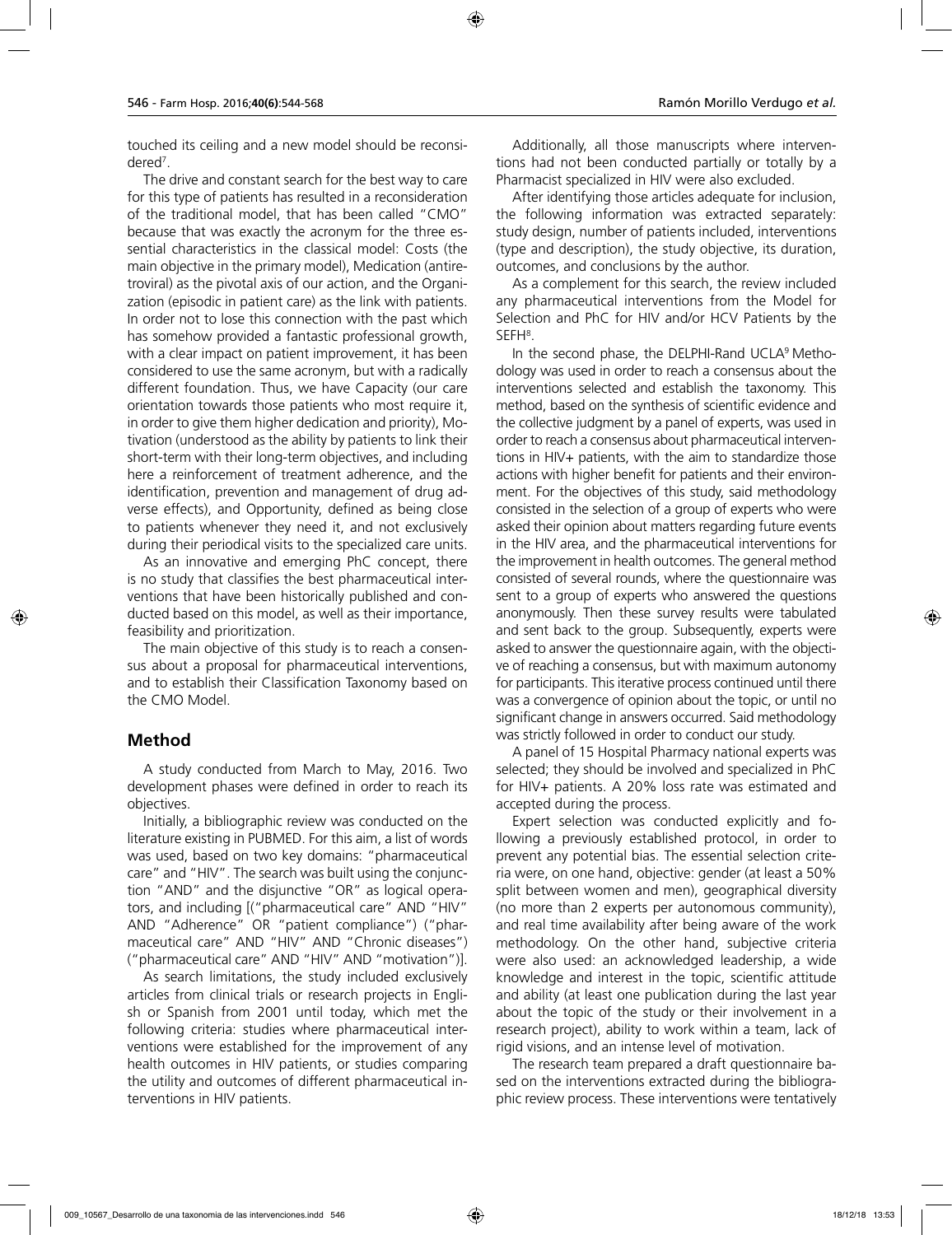classified according to the CMO Model. Each intervention was placed on a relevant category, based on its design and utility; each intervention was described and exemplified in order to be easily understood by experts.

Three questions were asked on the basis of the initial one; these were the same for each intervention, and required a yes / no answer. The initial question was: Do you agree with the proposed classification? If the answer was negative, the respondent was given the option to recategorize the intervention in another setting of action within the model. Additionally, experts were asked which importance and priority they would assign to this intervention in order to conduct an adequate therapeutic follow-up; a 1 to 10 scale was used, with 1 as the lowest and 10 as the highest scores. Finally, based on the previous experience of the reviewer, they were asked about the impact of this intervention on the achievement of pharmacotherapeutical objectives by patients (with 1 as the lowest and 10 as the highest scores).

Lastly, a section was also included for respondents to suggest or put forward any other initiative that they considered of interest for this category, and that had not been included in the questionnaire presented. These questionnaires were e-mailed to the panel of experts, after their acceptance to participate. Once the first round of the Delphi Questionnaire had been answered by the panel of experts, their answers were analyzed through descriptive statistics. The interventions were classified in terms of the level of agreement according to the following definitions: adequate (median 7-10), dubious (median 4-6 or any median with disagreement), inadequate (median 1-3). Once consensus was reached, the final taxonomy was established. The number of rounds depended on when the agreement was reached.

The study was approved by the South Seville Research Ethics Committee.

### **Results**

In total, 283 articles were obtained from the bibliographic review. Out of these, 230 articles were excluded because the inclusion and exclusion criteria had not been met. The reasons for exclusion were: Pharmacokinetics and Pharmacodynamics studies (21), interventions not conducted by a Hospital Pharmacist (19), pharmacoeconomic analysis studies (18), studies where it was not specified who conducted the intervention (16), studies about opportunistic diseases (13), prevention (12), studies on prophylaxis (9), studies conducted on the community pharmacy (8), Pharmacovigilance (4), psychosocial problems (3), Pharmacogenomics (1) and other non-relevant interventions (47) (Figure 1).

There was a pre-selection of 53 articles which were considered to be within eligibility criteria. From these, once evaluated by the research team, 13 were excluded because the intervention had not been conducted by Pharmacists, or their role was not clear, 10 due to lack of definition and specificity of the intervention, 7 where the intervention outcomes showed no utility, and 5 due to other causes. Finally, 18 articles in total were included, which met eligibility criteria and were adequate for the research. Their characteristics are detailed in table 1.



**Figure 1.** *Bibliography review and inclusion of studies.*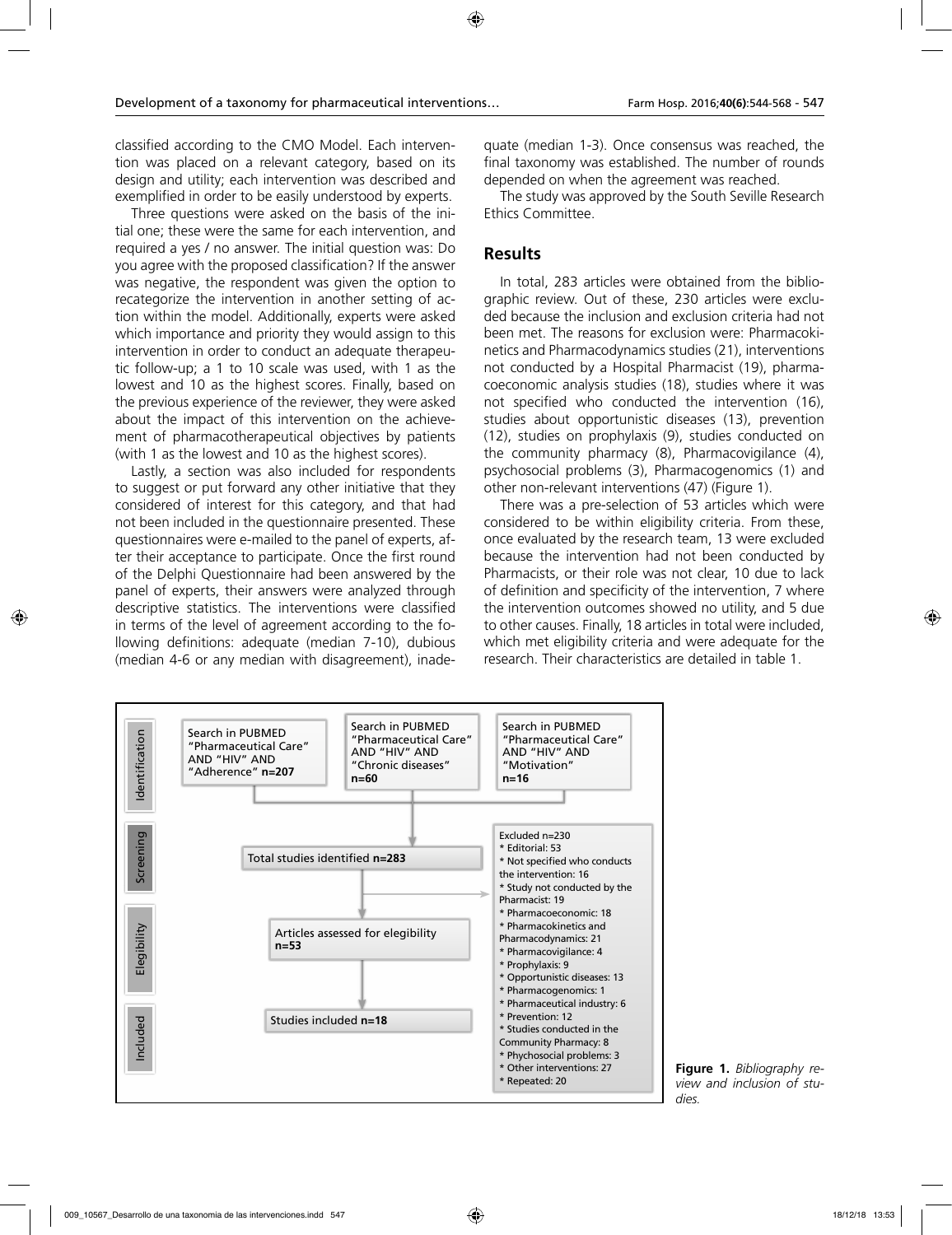| Table 1. Bibliographic Review - Pharmaceutical Interventions in HIV+ Patients<br>Title                                                             | Authors, year                                       | Type of<br>study                    | participants<br>Ō<br>2<br>2                   | Interventions                                                                                                                                                                                                     | Objective                                                                                                                                                        | Time                      | Conclusions                                                                                                                                                                                                                    |
|----------------------------------------------------------------------------------------------------------------------------------------------------|-----------------------------------------------------|-------------------------------------|-----------------------------------------------|-------------------------------------------------------------------------------------------------------------------------------------------------------------------------------------------------------------------|------------------------------------------------------------------------------------------------------------------------------------------------------------------|---------------------------|--------------------------------------------------------------------------------------------------------------------------------------------------------------------------------------------------------------------------------|
| and antiretroviral<br>care program on<br>clinical evolution<br>pharmaceutical<br>a 5-year study.<br>Impact of a<br>adherence:<br>treatment         | et al. 2013 <sup>5</sup><br>Arroyo MJ;<br>Hernández | Retrospective                       | 528 patients                                  | Clinical record assessment at<br>the start of PhC. To examine<br>potential lab test alterations<br>on HIV and its treatment.<br>interactions. Information<br>Personalized dosing<br>and potential ART<br>schedule | To determine the impact<br>of the implementation<br>of a PhC program in<br>the improvement of<br>response of patients.<br>ART adherence and<br>immunovirological | months<br>60              | adherence, and maintain an<br>undetectable viral load and<br>program can increase ART<br>an adequate CD4+ count.<br>Outcomes suggest that<br>maintenance of a PhC<br>the development and                                       |
| therapy among HIV-<br>reduces adherence<br>of comedications<br>infected patients.<br>to antiretroviral<br>Concurrent use                           | et al. 2014 <sup>13</sup><br>Cuenca, MR,<br>Cantudo | Observational<br>prospective        | 594 patients                                  | complexity. Determining the<br>adherence. Calculating the<br>medication dispensing and<br>risk of DRPs based on the<br>therapeutic index of ART<br>Keeping records of<br>Predictive Index.                        | antiretroviral treatment<br>adherence among HIV-<br>concomitant drugs on<br>comorbidities and<br>infected patients.<br>the influence of<br>To determine          | months<br>12              | high value in the "Predictor"<br>adherence. Besides, the use<br>polymedicated HIV patients<br>of intravenous drugs and a<br>Index were associated with<br>increases the risk of lack of<br>lower adherence.<br>The increase in |
| Uganda with a low-<br>based intervention.<br>resource facility-<br>adherence to<br>antiretroviral<br>treatment in<br>Improving                     | et al. 2014 <sup>17</sup><br>Obua C,                | Intervention<br>and Cohort<br>Study | 720 pre-treated<br>1481 patients<br>761 Naïve | particularly for patients with<br>required for longer periods,<br>appointment system and<br>providing the medication<br>Developing a fast-<br>controlled disease                                                  | overall patient care and<br>To assess the effects<br>the improvement of<br>of the interventions<br>implemented upor<br>adherence to ART.                         | months<br>$\overline{17}$ | interventions implemented,<br>resources or costs required.<br>without an increase of the<br>improved with the simple<br>Patient adherence was                                                                                  |
| program combining<br>An interdisciplinary<br>antiretroviral drug<br>HIV-adherence<br>and electronic<br>interviewing<br>motivational<br>monitoring. | Krummenacher I,<br>et al. 2011 <sup>18</sup>        | Retrospective                       | 104 patients                                  | individual motivation based<br>structured interviews, and<br>Monitoring System, semi-<br>on cognitive, emotional,<br>behavioural and socia<br><b>MEMS Adherence</b><br>problems                                   | program for improving<br>To analyze the impact<br>multidisciplinary<br>of developing a<br>adherence                                                              | months<br>$\overline{4}$  | with undetectable viral load<br>and an increase in patients<br>retention and persistence,<br>High rates of program<br>was detected                                                                                             |
| Evaluating the Effects<br>of an Interdisciplinary<br>Collaboration on<br>with Pharmacist<br>HIV Patient Co-<br>Practice Model<br>Morbidities.      | Cope R, et al.<br>201519                            | retrospective<br>Cohorts,           | 96 patients                                   | glycosylated haemoglobin,<br>LDL, and hypertension<br>A set of interventions<br>of clinical parameters:<br>focused on follow-up                                                                                   | hyperlipidemia in HIV<br>Control of diabetes,<br>hypertension and<br>patients.                                                                                   | months<br>$\frac{8}{3}$   | comorbidities which is cost-<br>Pharmacist involvement in<br>HIV patient care seems to<br>lead to a more adequate<br>management of chronic<br>ettective                                                                        |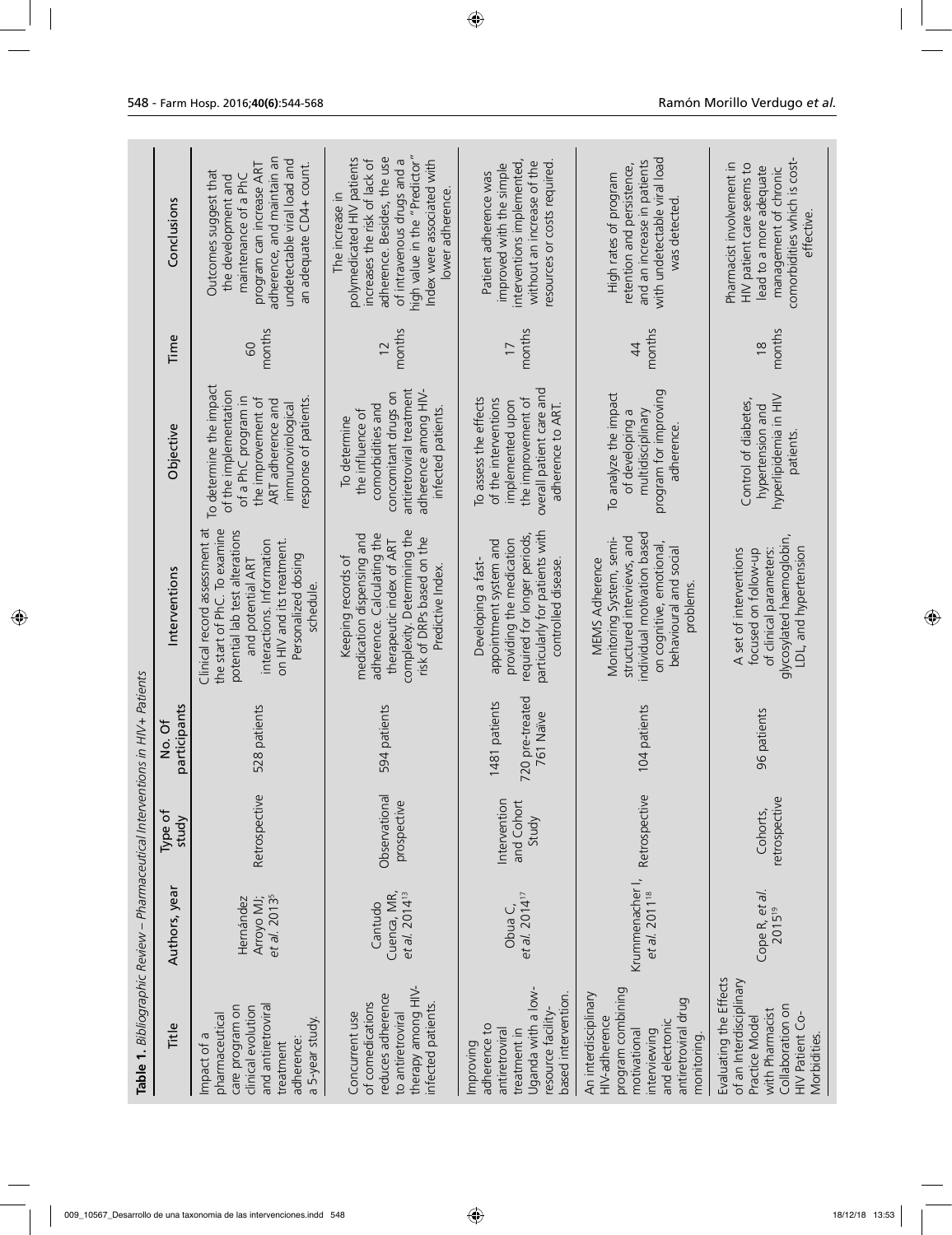| Table 1 (cont.). Bibliographic Review - Pharmaceutical Interventions in HIV+ Patients<br>Title                                                                                                               | Authors, year                         | Type of<br>study                                                 | participants<br>No. Of | Interventions                                                                                                                                                                                                                                                                                     | Objective                                                                                                                                                                                              | Time                     | Conclusions                                                                                                                                                                                                                       |
|--------------------------------------------------------------------------------------------------------------------------------------------------------------------------------------------------------------|---------------------------------------|------------------------------------------------------------------|------------------------|---------------------------------------------------------------------------------------------------------------------------------------------------------------------------------------------------------------------------------------------------------------------------------------------------|--------------------------------------------------------------------------------------------------------------------------------------------------------------------------------------------------------|--------------------------|-----------------------------------------------------------------------------------------------------------------------------------------------------------------------------------------------------------------------------------|
| hospital pharmacists<br>management of HIV<br>diseases physicians<br>Integration among<br>in the outpatient<br>and infectious<br>infection.                                                                   | Appolloni L, et<br>$al. 2014^{20}$    | Observational<br>prospective                                     | 659 patients           | Analysis through a survey of<br>self-reported adherence, the<br>the development of adverse<br>use of concomitant drugs<br>or diet supplements, and<br>effects                                                                                                                                     | improvement in patient<br>Pharmacist integration.<br>side effects after the<br>a program based on<br>out immediately any<br>implementation of<br>adherence, and to<br>watch and point<br>To assess the | 3 months                 | A multidisciplinary approach<br>of side effects, optimizing<br>adherence and follow-up<br>the management of HIV+<br>among pharmacists and<br>physicians can improve<br>patients                                                   |
| evaluate the impact<br>care on therapeutic<br>infected patients in<br>of pharmaceutical<br>controlled trial to<br>Southern Brazil<br>success in HIV-<br>Randomized                                           | Silveira MP, et al.<br>$2014^{21}$    | randomized<br>clinical trial.<br>Non-blind,<br>controlled<br>and | 332 patients           | prescription and at the time<br>Information about the side<br>effects of their medications<br>of dispensing. Review of<br>prescription, scheduling<br>the next appointment.<br>Counselling about                                                                                                  | adherence or detectable<br>the overall adherence,<br>particularly in those<br>PhC could improve<br>patients with low<br>viral load                                                                     | months<br>12             | adherence or the number of<br>sub-groups of patients with<br>an increase in self-reported<br>patients with undetectable<br>interesting and effective in<br>PhC is not associated with<br>viral load. It might be<br>low adherence |
| patients participating<br>HIV-positive adults in<br>adherence to clinical<br>in a randomized trial<br>care intervention in<br>of pharmaceutical<br>Predictors of non-<br>follow-up among<br>Southern Brazil. | Silveira MP, et al.<br>$2014^{22}$    | Clinical trial                                                   | 332 patients           | prescription and at the time<br>effects of their medications.<br>Information about the side<br>of dispensing. Review of<br>prescription, scheduling<br>the next appointment.<br>Counselling about                                                                                                 | the potential predictors<br>adherence rate during<br>clinical follow-up, and<br>for lack of adherence<br>included in the clinical<br>To examine the non-<br>among patients<br>trial.                   | months<br>$\overline{c}$ | Programs that encourage<br>the implementation of<br>Pharmaceutical Care<br>Young male patients<br>can benefit more of<br>selt-care                                                                                                |
| reduce medication<br>of HIV outpatient<br>The clinical utility<br>error and assess<br>prescreening to<br>pharmacist<br>adherence.                                                                            | Seden K, et al.<br>2013 <sup>23</sup> | Observation<br>prospective<br>for the<br>study                   | 200 patients           | Evaluation of the complexity<br>complete review of patient<br>Pharmacy Unit including a<br>OTC and healthcare store<br>products and medicinal<br>Consultation with the<br>medication, including<br>treatment adherence.<br>perceived by patients.<br>plants, evaluation of<br>interactions and of | interventions conducted<br>beneficial impact on<br>including complete<br>medication review,<br>adherence, have a<br>HIV+ patient care.<br>To evaluate if the<br>interactions and<br>by a Pharmacist,   | months<br>22             | more concomitant drugs<br>the implementation of<br>Patients with two or<br>will benefit more of<br>interventions.                                                                                                                 |
|                                                                                                                                                                                                              |                                       |                                                                  |                        |                                                                                                                                                                                                                                                                                                   |                                                                                                                                                                                                        |                          |                                                                                                                                                                                                                                   |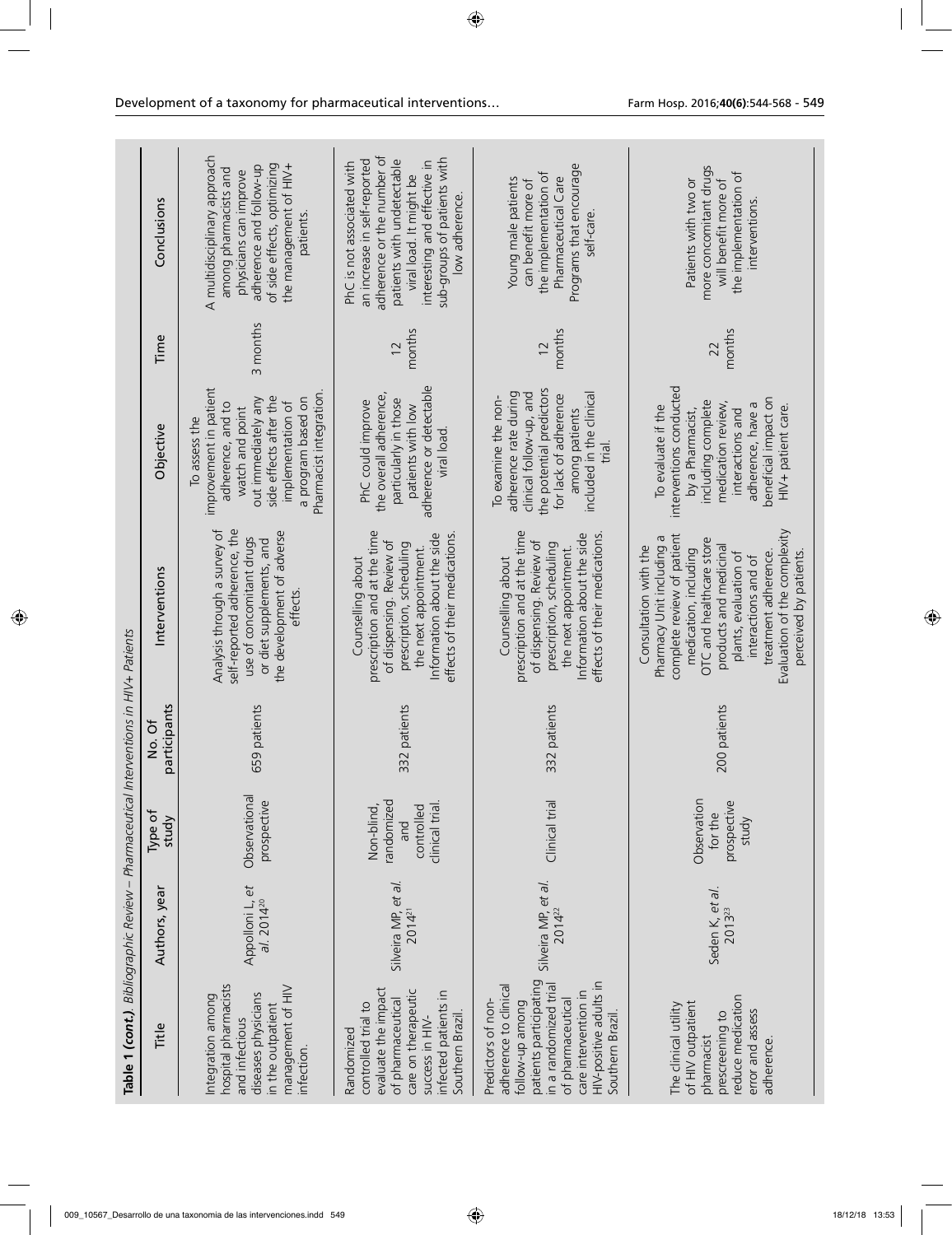| Table 1 (cont.). Bibliographic Review - Pharmaceutical Interventions in HIV+ Patients                                                                          |                                                 |                                                                         |                               |                                                                                                                                                                                                                                                                          |                                                                                                                                                                               |                           |                                                                                                                                                                                                                                  |
|----------------------------------------------------------------------------------------------------------------------------------------------------------------|-------------------------------------------------|-------------------------------------------------------------------------|-------------------------------|--------------------------------------------------------------------------------------------------------------------------------------------------------------------------------------------------------------------------------------------------------------------------|-------------------------------------------------------------------------------------------------------------------------------------------------------------------------------|---------------------------|----------------------------------------------------------------------------------------------------------------------------------------------------------------------------------------------------------------------------------|
| Title                                                                                                                                                          | Authors, year                                   | Type of<br>study                                                        | participants<br>Ō<br>2        | Interventions                                                                                                                                                                                                                                                            | Objective                                                                                                                                                                     | Time                      | Conclusions                                                                                                                                                                                                                      |
| response assessment<br>adherence: research<br>of HIV medication<br>interactive voice<br>Feasibility and<br>implications.<br>reliability of<br>and clinical     | et al. 2012 <sup>24</sup><br>Hettema JE,        | Prospective                                                             | 63 patients                   | adherence during 2 weeks<br>during previous follow-up.<br>retrospectively, compared<br>adherence data obtained<br>in the voice system. The<br>communicate their daily<br>feasibility of the system<br>with the self-reported<br>was analyzed and,<br>Participants should | for assessing treatment<br>A pilot study intended<br>to assess the feasibility<br>Response System (IVR)<br>and reliability of an<br>Interactive Voice<br>adherence            | 1 month                   | promising systems should be<br>studies should be conducted<br>for adherence measurement<br>which is more adequate and<br>The feasibility of these new<br>improved. Besides, further<br>with another comparator<br>representative |
| Related Problems: E.<br>predictive model for<br>patients with Drug<br>Development and<br>the identification<br>of HIV-infected<br>validation of a<br>PREDICTOR | Morillo Verdugo<br>R, et al. 2012 <sup>25</sup> | multicenter,<br>Prospective,<br>open.                                   | 733 patients                  | pharmacotherapeutical<br>Pharmacy Units in the<br>follow-up in the PhC<br>consultations at the<br>hospitals included.<br>Periodic                                                                                                                                        | To develop and validate<br>patients on antiretrovira<br>problems (DRPs) in HIV<br>detecting drug related<br>a predictive model for<br>treatment                               | 4 months                  | at higher risk of developing<br>detection of those patients<br>on antiretroviral treatment<br>and validated allows the<br>The model developed<br>a DRP.                                                                          |
| antiretroviral therapy.<br>persistence with<br>adherence and<br>pharmacies on<br>Impact of HIV-<br>specialized                                                 | Murphy P, et al.<br>$2012^{26}$                 | Retrospective,<br>comparative<br>intervention<br>healthcare<br>study of | 7064 patients                 | evaluation of adherence,<br>ease in drug access and<br>Review of medication,<br>improvement in their<br>availability.                                                                                                                                                    | persistence with ART by<br>To assess and compare<br>specialized pharmacies<br>patients who use HIV-<br>the adherence and<br>vs. traditiona<br>pharmacies.                     | months<br>$\overline{12}$ | pharmacies can be effective<br>achieve a better adherence<br>HIV-specialized community<br>and persistence with ART.<br>means to help patients                                                                                    |
| adherence among<br>patients with HIV.<br>strategies for<br>Pharmacists'<br>medication<br>promoting                                                             | Kibicho J, et al.<br>2011 <sup>27</sup>         | multicenter,<br>Qualitative,<br>descriptive.                            | Pharmacists<br>$\overline{0}$ | Semi-structured interview to<br>participants                                                                                                                                                                                                                             | pharmacists and provide<br>describe the strategies<br>a perspective about<br>for HIV patients and<br>adherence barriers<br>To document the<br>experience of<br>to improve it. | 2 months                  | Further research is required<br>on the efficacy and cost-<br>efficacy of interventions<br>by Pharmacists in clinical<br>to reach a consensus on<br>reimbursement policies.<br>practice, with the aim                             |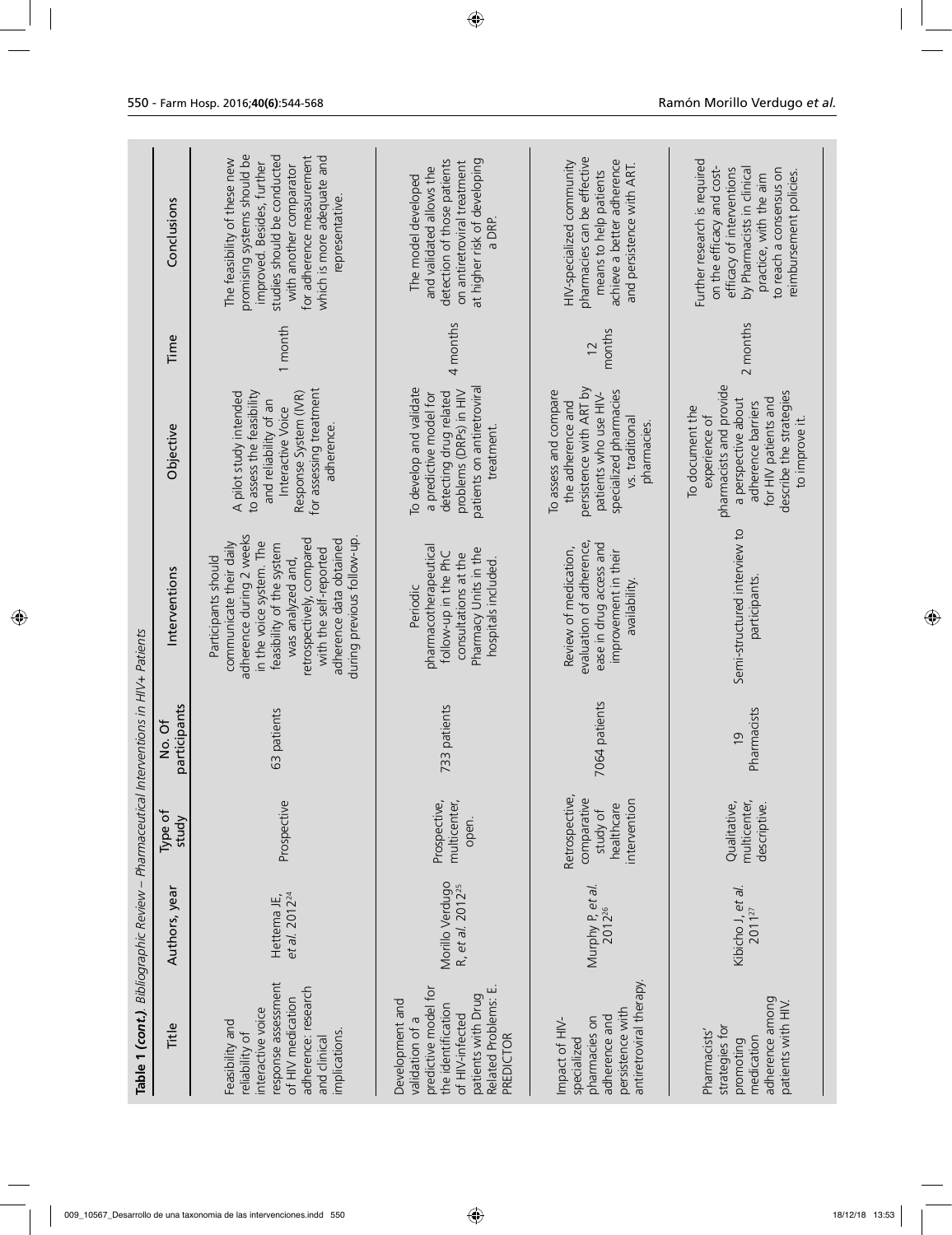| Table 1 (cont.). Bibliographic Review - Pharmaceutical Interventions in HIV+ Patients<br>Title                                          | Authors, year                         | Type of<br>study                                   | participants<br>No. Of | Interventions                                                                                                                                                                                                                                                                                                                                        | Objective                                                                                                                                                                                                                                       | Time                      | Conclusions                                                                                                                                                                                                                                                                                                        |
|-----------------------------------------------------------------------------------------------------------------------------------------|---------------------------------------|----------------------------------------------------|------------------------|------------------------------------------------------------------------------------------------------------------------------------------------------------------------------------------------------------------------------------------------------------------------------------------------------------------------------------------------------|-------------------------------------------------------------------------------------------------------------------------------------------------------------------------------------------------------------------------------------------------|---------------------------|--------------------------------------------------------------------------------------------------------------------------------------------------------------------------------------------------------------------------------------------------------------------------------------------------------------------|
| adherence to predict<br>among HIV-infected<br>virological failure<br>Using different<br>pharmacy refill<br>calculations of<br>patients. | Boer IM, et al.<br>2010 <sup>28</sup> |                                                    | 201 patients           | provided by the pharmacies<br>was analyzed through data<br>their medication. Assessing<br>the surplus medication and<br>The adherence calculation<br>where patients collected<br>the interruptions to the<br>treatment prescribed.                                                                                                                   | To analyze the feasibility<br>treatment prescribed on<br>medication and time of<br>pharmacies. To analyze<br>adherence calculation.<br>the impact of surplus<br>of data collection in                                                           | months<br>$\overline{12}$ | of adherence measurement<br>studies using this method<br>It is important for those<br>to consider the surplus<br>medication.                                                                                                                                                                                       |
| Improving adherence<br>an HIV pharmacist's<br>outcomes through<br>interventions.<br>and clinical                                        | 2010 <sup>29</sup><br>Ma A,           | Retrospective                                      | 75 patients            | reducing the number of pills<br>and/or the dosing frequency<br>as improving adherence by<br>and reduce adverse effects<br>to the minimum, as well<br>immunological response<br>antiretroviral regimens<br>Optimizing the new<br>in order to improve                                                                                                  | Program, based on the<br>experience with drugs,<br>change in antiretrovira<br>To research the clinical<br>outcomes of a clinical<br>recommendations for<br>Kaiser Permanente<br>in order to provide<br>pharmacist in the<br>regimen.            | months<br>24              | adherence and improving the<br>Clinical pharmacists can play<br>clinical outcomes of patients.<br>a major role in optimizing                                                                                                                                                                                       |
| Pharmaceutical Care<br>antiretroviral therapy<br>Program to improve<br>Assessment of a<br>adherence to                                  | Codina C,<br>200428<br>et al.         | observational,<br>Multicenter,<br>prospective.     | 541 patients           | considered adequate (at two<br>visits every three months.<br>Previous basal visit and 4<br>Adherence estimation is<br>based on pill count. An<br>adherence > 95% was<br>timepoints)                                                                                                                                                                  | To determine the impact<br>immunological status of<br>treatment and the viro-<br>the improvement of<br>of a Pharmaceutical<br>adherence to ART<br>Care Program on<br>the patient.                                                               | months<br>$\overline{12}$ | antiretroviral treatment, in<br>order to optimize benefits.<br>pharmacotherapeutical<br>for patients on active<br>Confirmation of the<br>need to incorporate<br>follow-up programs                                                                                                                                 |
| Pharmaceutical care<br>for HIV patients on<br>directly observed<br>therapy.                                                             | Foisy MM,<br>201430                   | intervention<br>Prospective<br>healthcare<br>study | 57 patients            | failure, advice on medication<br>treatment follow-up and lab<br>selection of initial therapies<br>parameters and adherence.<br>management, counselling<br>patients with therapeutic<br>to physicians in terms of<br>and rescue regimens for<br>interview with patients,<br>DRP identification and<br>direct observation of<br>for patients, clinical | related problems (DRPs)<br>with directly observed<br>therapy (DOT), as well<br>program for patients<br>as detection of drug-<br>pharmaceutical care<br>and their respective<br>development and<br>To describe the<br>provision of a<br>outcomes | months<br>$\overline{14}$ | DOT, the Pharmacist offered<br>treatment. Besides, they can<br>In PhC for HIV patients with<br>a significant contribution to<br>the initial selection, follow-<br>the improvement in health<br>up and DRP management<br>patient adherence, and in<br>help in the promotion of<br>during antiretroviral<br>outcomes |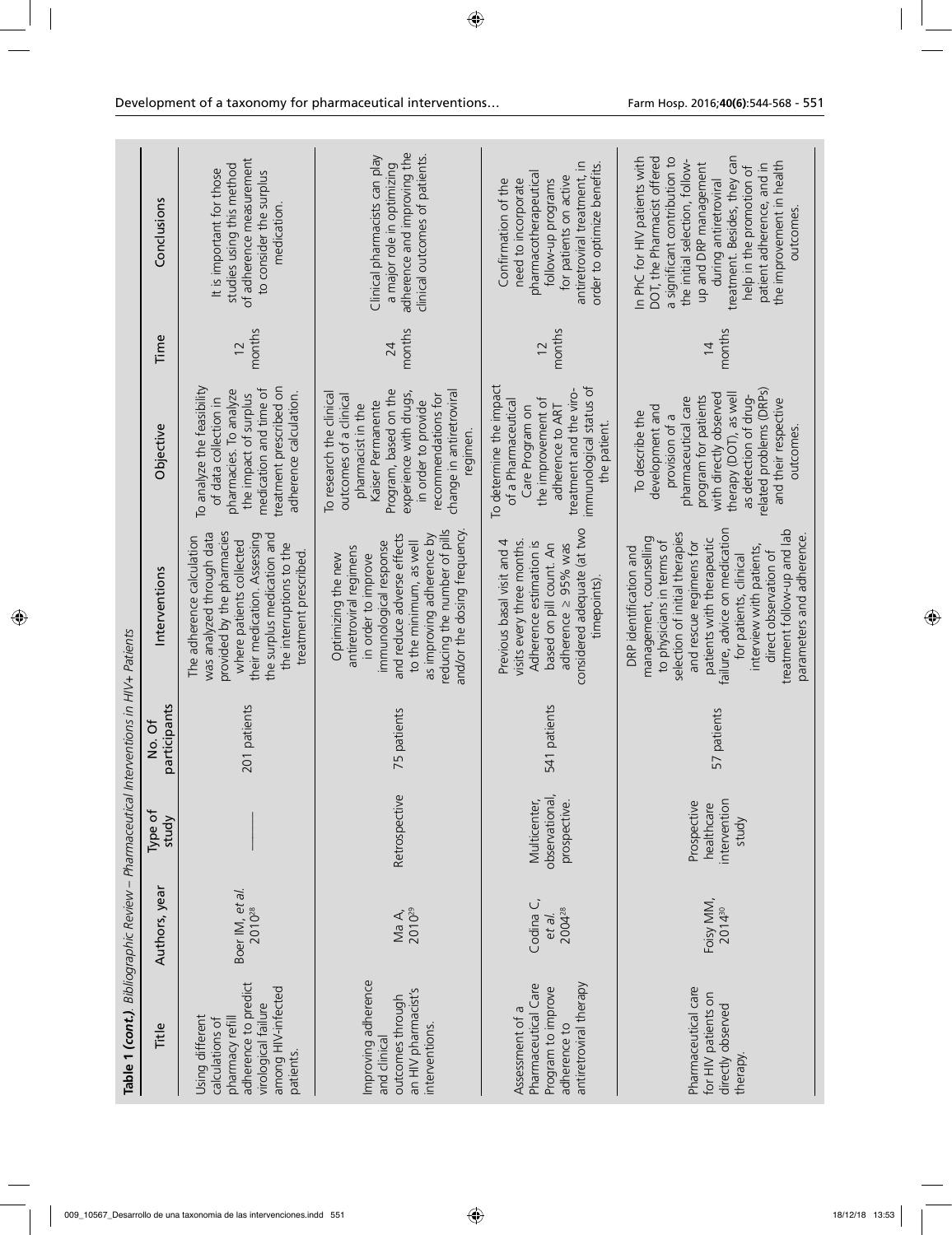|                                                                                       | Conclusions            | pharmacists in HIV+ patients<br>guarantee clinical benefits in<br>improve adherence and<br>The interventions by<br>terms of health.                                                                                                                                                                            |
|---------------------------------------------------------------------------------------|------------------------|----------------------------------------------------------------------------------------------------------------------------------------------------------------------------------------------------------------------------------------------------------------------------------------------------------------|
|                                                                                       | Time                   | months<br>$\frac{8}{4}$                                                                                                                                                                                                                                                                                        |
|                                                                                       | Objective              | Quantitative assessment<br>of the interventions<br>pharmacists in HIV+<br>conducted by<br>patients.                                                                                                                                                                                                            |
|                                                                                       | Interventions          | identification of interactions,<br>recommendations on clinical<br>and advice about treatment,<br>referrals to another hospital<br>management, information<br>effect identification and<br>parameter monitoring,<br>and management of<br>optimization, adverse<br>pharmacotherapy<br>Interventions for<br>unit. |
|                                                                                       | participants<br>No. Of | 70 patients                                                                                                                                                                                                                                                                                                    |
| Table 1 (cont.). Bibliographic Review - Pharmaceutical Interventions in HIV+ Patients | Type of<br>study       | intervention<br>Prospective<br>healthcare<br>study                                                                                                                                                                                                                                                             |
|                                                                                       | Authors, year          | Geletko SM,<br>200231                                                                                                                                                                                                                                                                                          |
|                                                                                       | Title                  | services in an HIV<br>Pharmaceutical<br>clinic.                                                                                                                                                                                                                                                                |

Therefore, the initial proposal was formed by twenty pharmaceutical interventions extracted from the articles selected and preliminarily classified by the research team, according to the essential cornerstones of the CMO model. Seven interventions were assigned to Capacity, eight to Motivation and five to Opportunity. Besides, each intervention was described and exemplified to facilitate their understanding by experts.

Finally, 13 experts participated in the Delphi round.

Figure 2 shows the level of acceptance by the experts of the interventions proposed. From the total, 15 interventions were accepted by 13 experts (100%), 4 interventions by 12 (92%). 1 intervention by 11 (85%) and 1 intervention by 10 (77%) of the survey participants. Consensus was reached in one single round.

The interventions acknowledged with the higher importance and priority were, with a score of 10, Review and Validation, Safety and Adherence. The interventions with the highest impact, equally assigned a score of 10, were Review and Validation, Coordination, Adherence and Motivation. On the contrary, those with the lowest score in the Importance section were Planning and Social Coordination; and in the Impact section, Social Coordination, with a score of 7 (Figure 3).

Table 2 shows the final taxonomy developed.

#### **Discussion**

This study presents, for the first time, a taxonomy for pharmaceutical interventions based on an innovative Pharmaceutical Care model.

The definition and development of PhC for HIV+ patients have been adapting to the changes at care and pharmacotherapeutical level; currently it has become a key element in the activity of the majority of hospitals in our country<sup>10</sup>. Though the current level of PhC in Spain is acceptable, according to the different studies published, it is still far from reaching the levels of quality and, most of all, homogeneity, which would be desirable<sup>11</sup>.

For this reason, it will be very helpful in the future to reorientate the work model based on the three cornerstones proposed, as well as being able to reconcile and reach a consensus regarding the main interventions that must be conducted, and prioritize the most relevant ones depending on the type of patient managed. This will also allow to maximize patient health outcomes, and the pharmaceutical contribution for achieving pharmacotherapeutical objectives in this type of patients.

Needless to say, new methods for the development of this new model will be required. The recent "Model for Patient Selection and Stratification", created by the Work Group on PhC for HIV patients from the SEFH, is particularly important<sup>8</sup>. With a pyramidal approach, this work tool allows us to stratify patients into three levels: basal, medium and primary, in an increasing order of PhC needs due to the risk of not achieving pharmaco-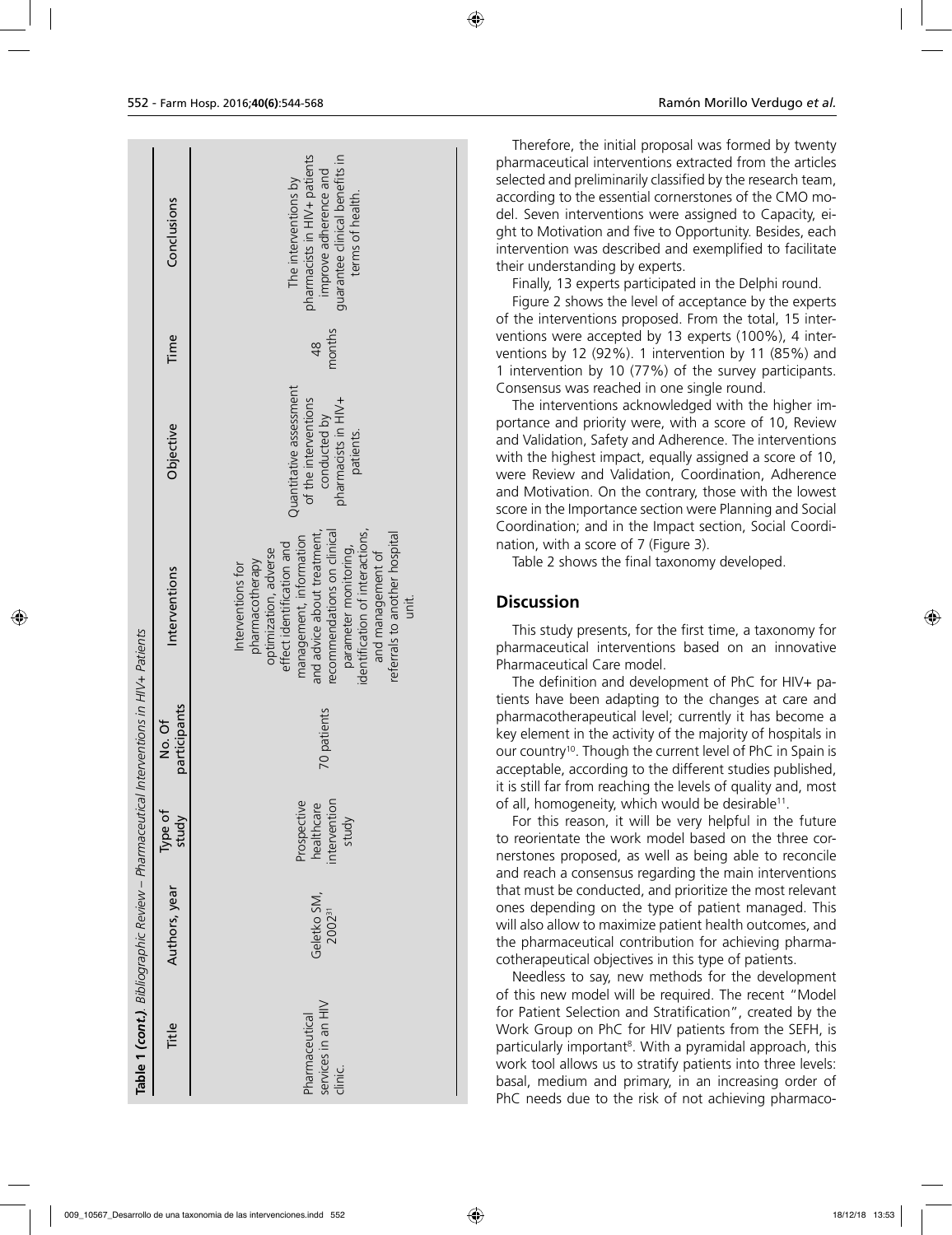

**Figure 2.** *Level of intervention acceptance in each category proposed.*

therapeutical objectives. This is precisely another of the great changes in the model: talking about pharmacotherapeutical objectives, instead of the traditional term Drug-Related Problems (DRPs), or the prioritization of pharmacoeconomic costs. The model includes different variables, not only associated with drug therapy (total, not only antiretroviral), but also demographical, social, and in terms of cognitive and functional status and use of healthcare resources. The interventions identified in the Capacity section are precisely based on the use of this tool and this approach of review, validation and planning of pharmacotherapeutical objectives in patients, which should be collated in order to confirm their compliance or not at each point where PhC is conducted. Given that the traditional interventions have received the highest priority in terms of importance, i.e. review of antiretroviral treatment, safety and adherence, the basis of the traditional model is already well established; but it is necessary to provide a different approach to the follow-up perspective, in order to review and validate the complete

drug therapy permanently, particularly in polymedicated patients, following current recommendations<sup>12</sup>.

Secondly, the Motivation cornerstone forces us to take a qualitative jump in our relationship with patients. To this aim, the essential tool will be communication, and most of all, the interview. However, an advance is necessary, because from the traditional clinical interview, widely used in the search for DRPs, we must move on to a motivational interview approach. This should include two essential aspects in order to coordinate the interventions proposed, regarding safety, commitment, and the traditional assessment of treatment adherence. These aspects are: the ability to generate "internal discrepancies" in our patients, and the ability to "face resistances" regarding the basal situation and the one expected to be achieved with this type of patients through PhC. Particularly in polymedicated HIV+ patients, where there is a low adherence to concomitant medication, and antiretroviral treatment can have some impact<sup>13</sup>, this new approach will be very helpful for polypharmacy mana-



**Figure 3.** *Median scores obtained for each intervention proposed.*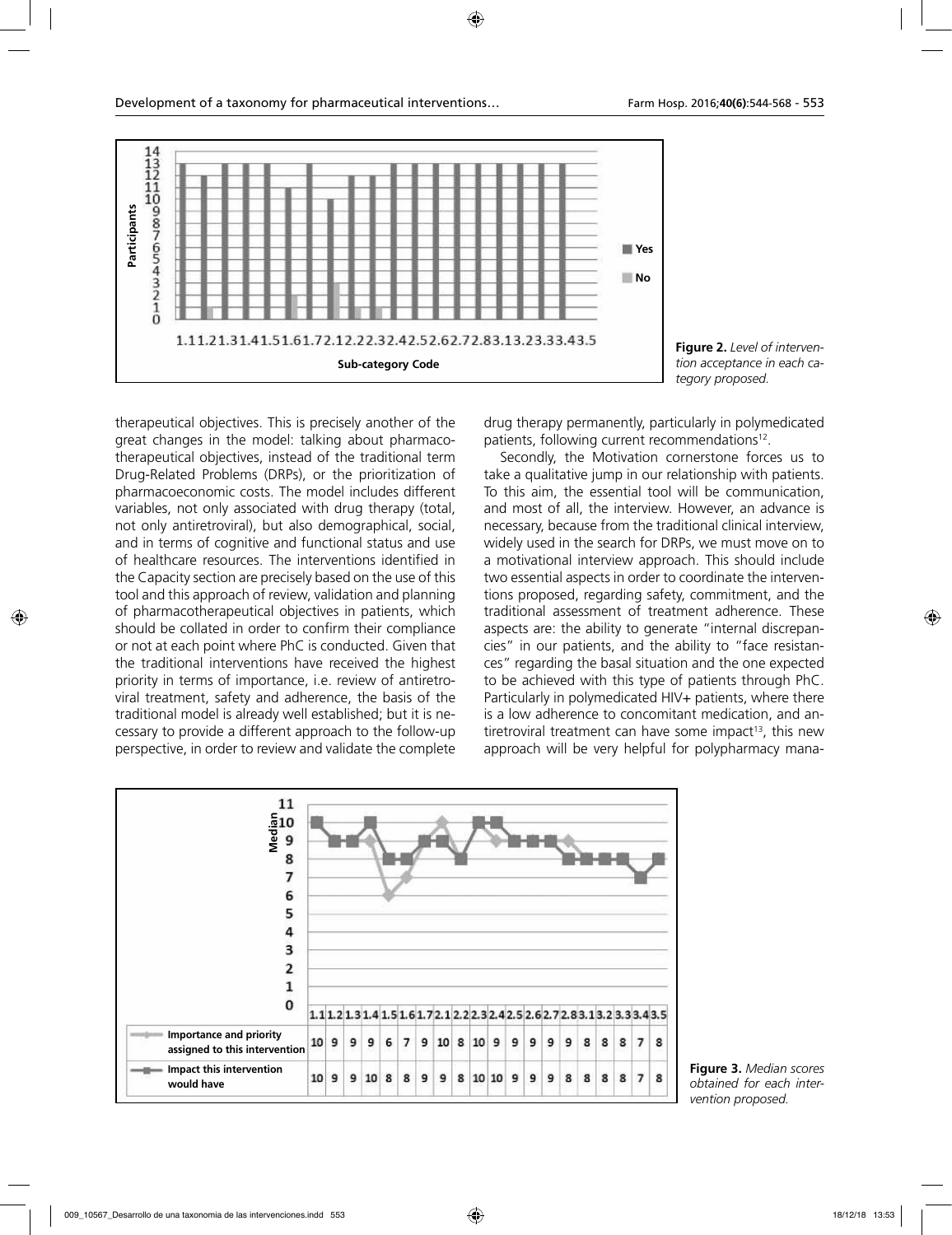| Category    | Code | Name                                  | Sub-category                                                                                                                                                                                                                         |
|-------------|------|---------------------------------------|--------------------------------------------------------------------------------------------------------------------------------------------------------------------------------------------------------------------------------------|
|             | 1.1  | Review and validation.                | Review and validation of the antiretroviral treatment.                                                                                                                                                                               |
|             | 1.2  | Concomitant review and<br>validation. | Review of concomitant medication (self-medication, alternative<br>medicine, etc.) and monitoring of all potential interactions, offering<br>the clinician a therapeutic alternative for concomitant medication<br>whenever possible. |
| CAPACITY    | 1.3  | Review of objectives                  | To establish a circuit for managing and addressing those objectives not<br>achieved with medication.<br>· Interactions<br>• Adverse reactions<br>• Medication errors<br>• Adherence<br>· Others                                      |
|             | 1.4  | Coordination                          | Unification of criteria among the different healthcare professionals and<br>levels of care.                                                                                                                                          |
|             | 1.5  | Referral                              | Considering the potential referral to other professionals.                                                                                                                                                                           |
|             | 1.6  | Planning                              | Planning the next visit to the Outpatient Unit in coordination with their<br>Infectious Disease Specialist or with the Patient Appointment Unit.                                                                                     |
|             | 1.7  | Reconciliation                        | Reconciliation of pharmacological treatment at admissions /<br>discharges.                                                                                                                                                           |
|             | 2.1  | Safety                                | Treatment safety follow-up.                                                                                                                                                                                                          |
|             | 2.2  | Special follow-up                     | Special follow-up for high risk medications.                                                                                                                                                                                         |
|             | 2.3  | Adherence                             | Adherence follow-up, and establishing the most effective strategy in<br>order to improve it, both for ART and for concomitant medication.                                                                                            |
|             | 2.4  | Motivation                            | Motivating patients and keeping them informed.                                                                                                                                                                                       |
| MOTIVATION  | 2.5  | Co-responsibility                     | Encouraging co-responsibility for treatment outcomes (preventing<br>virological failure at 48 weeks).                                                                                                                                |
|             | 2.6  | Commitment                            | Understanding the level of knowledge by the patient of the treatment<br>prescribed, in order to solve any subsequent doubts about their<br>disease, treatment, infection ways, etc.                                                  |
|             | 2.7  | Information                           | Information about the importance of adherence and current and/or<br>potential interactions with other medications.                                                                                                                   |
|             | 2.8  | Encouragement                         | Encouraging a healthy lifestyle. (Advice.)                                                                                                                                                                                           |
|             | 3.1  | <b>Fast Communication</b>             | Developing fast ways of communication with patients and their family<br>and caregivers.                                                                                                                                              |
|             | 3.2  | Transversal follow-up                 | Special follow-up of patients in their contact with the health system<br>(Primary Care, ER, hospitalization, and community pharmacy).                                                                                                |
| OPPORTUNITY | 3.3  | Transversal training                  | Developing specific training tools or actions to reinforce critical aspects<br>associated with treatment / disease.                                                                                                                  |
|             | 3.4  | Social Coordination                   | Coordination with social services or with the hospital Psychology and<br>Psychiatry Units.                                                                                                                                           |
|             | 3.5  | <b>Active Coordination</b>            | Coordination with patient associations.                                                                                                                                                                                              |

|  |  |  |  | <b>Table 2.</b> Final Taxonomy of Pharmaceutical Interventions in HIV+ patients according to the CMO model. |  |  |  |  |  |
|--|--|--|--|-------------------------------------------------------------------------------------------------------------|--|--|--|--|--|
|--|--|--|--|-------------------------------------------------------------------------------------------------------------|--|--|--|--|--|

gement. However, the low availability of tools to assess patient motivation is very striking; the "Patient Activation Measure" questionnaire, not specific for the HIV population, is one of the few tools that can be used for this aim14. However, specific tools should be developed in this setting for the HIV+ population.

Equally, the traditional concept of adherence assessment should be expanded in order to include the new primary and secondary adherence approach. Now, primary adherence is the one that occurs since treatment prescription and until the first 14 days after prescription; and secondary adherence, the one which we have traditionally assessed, is the one analyzed since patients have the treatment in their hands. The study by Gómez E *et al* has already pointed out that there could be up to a 33% lack of primary adherence in HIV+ patients<sup>15</sup>.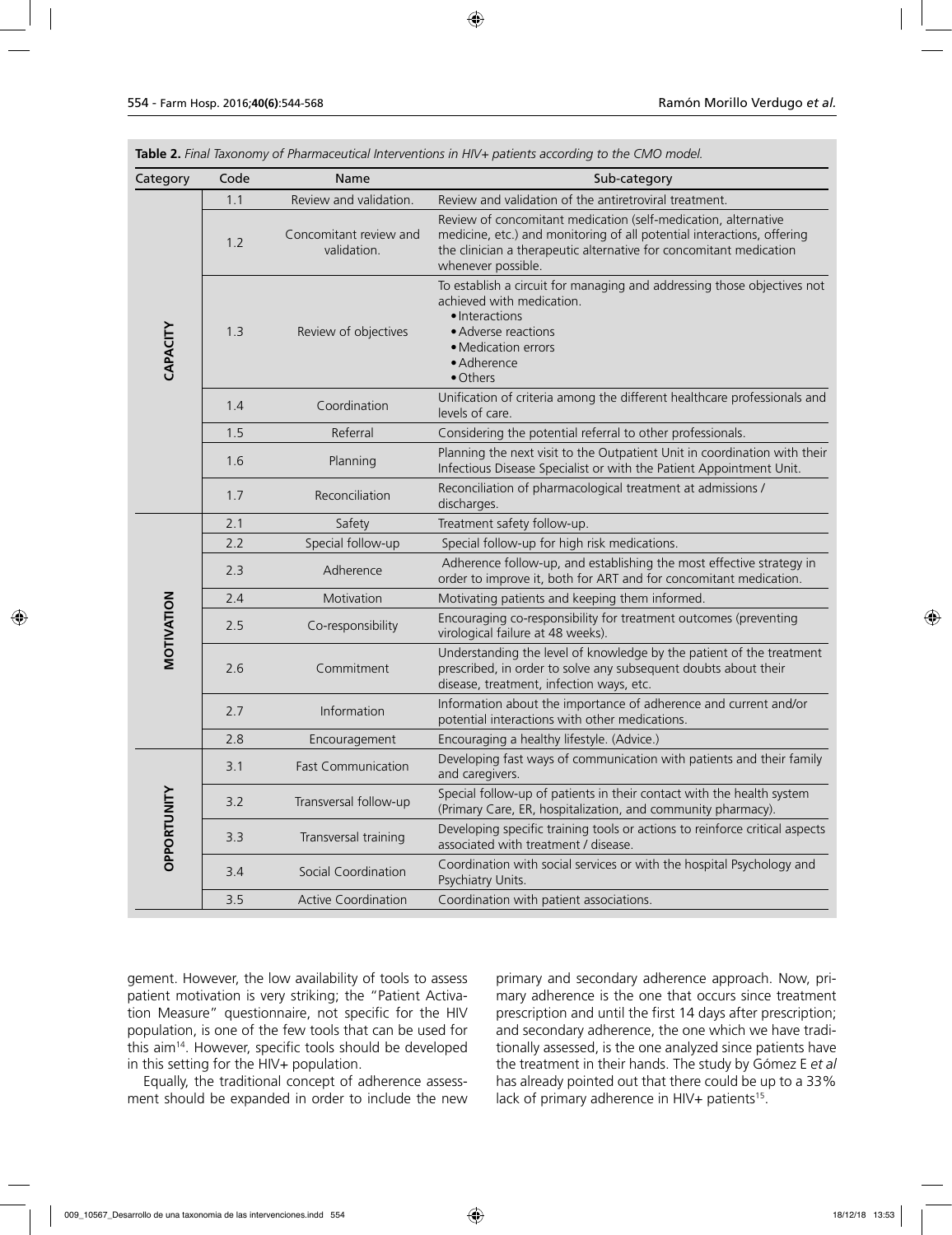Finally, the concept of Opportunity forces us to think that we are no longer working for hospitals, but from hospitals. Or to put it differently: that PhC is no longer face-to-face, and that for this we will need Information and Communication Technologies (ICTs) and Information and Knowledge Technologies (IKTs), in order to face patient needs; and this will also appear outside our consultations. There are a high number of experiences demonstrating the contribution of value from these tools for the patients in the overall population, also the elderly, and particularly those with multiple conditions and polymedication. These experiences range from the most simple, with SMS sent to mobile phones or Apps for gamification, to more complex experiences such as the "expert HIV patient 2.0", with initial results in terms of satisfaction by users incorporated to this learning model, based on patients sharing their experiences<sup>16</sup>.

The present study presents some limitations; firstly, the sensitivity of outcomes to the potential ambiguity of questions. For this aim, the terms Importance, Priority and Impact were clearly defined, so that all experts could classify their interventions and standardize their answers as much as possible. Equally, in order to determine the level of experience of the panel members, there was a clear determination of the minimum characteristics required in terms of professional orientation, publications, and participation in national work groups. Finally, the fact of using a qualitative analysis method could lead to an excessive trust evaluation in the judgment by the experts, tending to be less accurate than other quantitative methods.

Once the taxonomy has been obtained, the priority will be to conduct prospective studies demonstrating its utility at the time of conducting an optimal follow-up for this type of patients, and how to incorporate it to the comprehensive and multidisciplinary care for this type of patients. At the same time, future studies will allow to understand which interventions are most frequent, and the health outcomes obtained by a systematic use of these interventions. Also, if necessary, these will allow to adapt the interventions to future changes in patient care. It is also a priority to conduct the validation and adaptation of the taxonomy in other type of conditions.

For all this, a new line of research is suggested: the incorporation in patient care of the taxonomy for pharmaceutical interventions in HIV patients according to the CMO model, and the assessment of their importance, relevance and feasibility in HIV+ patient follow-up in real clinical practice. At the same time, with the differences required for other conditions, the utility of this work methodology in other Pharmacy areas should be assessed.

Summing up, the taxonomy agreed upon by consensus and presented here will allow to classify the pharmaceutical interventions conducted with the new PhC model in HIV+ patients and, thus, to improve research and patient care for this type of patients.

### **Acknowledgements**

This study would not have been possible without the generous collaboration of all the Pharmacy Specialists who were part of the expert panel for the development of the Delphi methodology. We would like to thank each one for their effort. Herminia Navarro Aznárez. Hospital Pharmacist. Pharmacy Unit - *Hospital Universitario Miguel Servet*, Zaragoza (Aragon). Aitziber Illaro Uranga. Hospital Pharmacist. Pharmacy Unit - *Hospital Universitario Marqués de Valdecilla,* Santander (Cantabria). Purificación Cid Silva. Hospital Pharmacist. Pharmacy Unit - CHUAC - *Xerencia Xestión Integrada, A Coruña*  (Galicia). Emilio Molina Cuadrado. Hospital Pharmacist. Pharmacy Unit - *Hospital Torrecárdenas*, Almeria (Andalusia). José Manuel Martínez Sesmero. Hospital Pharmacist. Pharmacy Unit - *Complejo Hospitalario de Toledo*, (Castille-La Mancha). Javier Sánchez-Rubio Ferrández. Hospital Pharmacist. Pharmacy Unit - *Hospital Universitario de Getafe* (Madrid). Sergio Fernández Espinola. Hospital Pharmacist. Pharmacy Unit - *Hospital de Antequera,* Málaga (Andalusia). Raúl Ferrando Piqueres. Hospital Pharmacist. Pharmacy Unit - *Hospital General de Castellón* (Valencia). Luis Carlos Fernández Lisón. Hospital Pharmacist. Head of Pharmacy Unit - *Complejo Hospitalario de Cáceres* (Extremadura). Mª Paz Valverde Merino. Hospital Pharmacist. Pharmacy Unit - *Hospital Universitario de Salamanca* (Castille and León). Mª José Huertas Fernández. Hospital Pharmacist. Pharmacy Unit - *Hospital Universitario Puerta del Mar*, Cádiz (Andalusia). Alicia Lázaro López. Hospital Pharmacist. Pharmacy Unit - *Hospital Universitario de Guadalajara* (Castille-La Mancha). Gador Callejón Callejón. Hospital Pharmacist. Pharmacy Unit - *Hospital Universitario La Candelaria*, Tenerife (Canary Islands).

### **Funding**

This document has not received any funding for its design and development.

## **Conflict of Interests**

None

# **Bibliography**

- 1. Greene M, Justice AC, Lampiris HW, Valcour V. Management of Human Immunodeficiency Virus Infection in Advanced Age. JAMA. 2013; 309: 1397-1405.
- 2. Área de Vigilancia de VIH y Conductas de Riesgo. Vigilancia Epidemiológica del VIH/sida en España: Sistema de Información sobre Nuevos Diagnósticos de VIH y Registro Nacional de Casos de Sida. Plan Nacional sobre el Sida - S.G. de Promoción de la Salud y Epidemiología / Centro Nacional de Epidemiología - ISCIII. Madrid; Madrid Nov 2015.
- 3. Catalani C, Philbrick W, Fraser H, Mechael P, Israelski DM. mHealth for HIV Treatment & Prevention: A Systematic Review of the Literature. Open AIDS J. 2013; 7:17-41.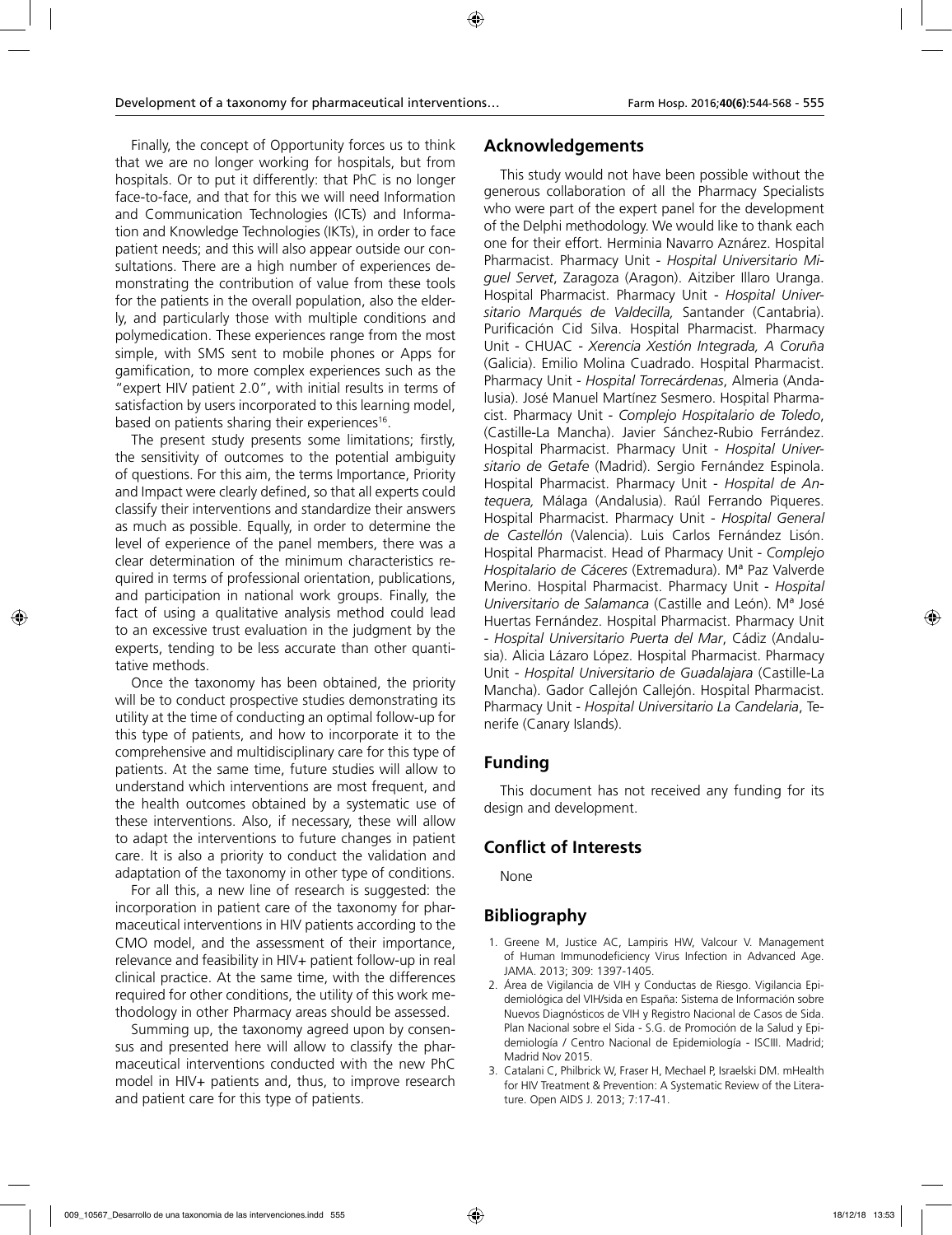- 4. Codina C, Delgado O. Recomendaciones para desarrollar un programa de atención farmacéutica al paciente VIH. Disponible en: http://www.sefh.es/sefhdescargas/archivos/Paciente\_VIH.pdf. [Consultado el 23-06-2016]
- 5. Hernández M, Cabrera S, Sepúlveda R, Valverde ML, Iglesias A, Domínguez-Gil Hurlé A. Tormes Team. Impact of a pharmaceutical care program on clinical evolution and antiretroviral treatment adherence: a 5-year study. Patient Prefer Adherence. 2013; 7: 729-39.
- 6. Rocha BS, Silveira MP, Moraes CG, Kuchenbecker RS, Dal-Pizzol TS. J Pharmaceutical interventions in antiretroviral therapy: systematic review and meta-analysis of randomized clinical trials. Clin Pharm Ther. 2015. Jun; 40(3): 251-58.
- 7. Morillo R, Jiménez R, Ibarra O, Martín M, Margusino L, Illaro A. Situación actual de la estructura, procesos y resultados de la Atención Farmacéutica al paciente VIH en España. Proyecto origen. Farm Hosp. 2014;38(2):89-99.
- 8. Diseño y adaptación del Modelo de selección y Atención Farmacéutica al paciente VIH y/o VHC de la Sociedad Española de Farmacia Hospitalaria. Sociedad Española de Farmacia Hospitalaria. Disponible en: http://www.farmaciavalmecpv.com/profesionales/ vih/?logout=1. [Consultado: 24/06/2016].
- 9. Santori G, Fontana I, Valente R, Ghirelli R, Valente U. Application of the RAND/UCLA Appropriateness Method to evaluate an information system for kidney/pancreas transplantation in adult recipients. Transplant Proc. 2008;40(6):2021-3.
- 10. Martín MT, Monte E, Morillo R. Quality healtcare and pharmaceutical care practice indicators to HIV+ patient. Farm Hosp. 2013; 37(4): 276-85.
- 11. Ibarra O., Ortega L, en representación del Grupo VIH de la SEFH. Encuesta de la situación de la atención farmacéutica en el paciente con VIH en España. Farm Hosp. 2008;32(3):170-7.
- 12. Grupo de expertos de la Secretaría del Plan Nacional sobre el SIDA (SPNS) y Sociedad Española de Geriatría y Gerontología.Documento de consenso sobre edad avanzada e infección por el VIH. Disponible en: http://www.msssi.gob.es/ciudadanos/enfLesiones/ enfTransmisibles/sida/publicaciones/profSanitarios/docEdadAvanzadaVIH.pdf. [Consultado: 22/06/2016].
- 13. Cantudo MR, Jiménez R, Almeida C, y Morillo R. Concurrent use of comedications reduces adherence to antiretroviral therapy among HIV-infected patients. J Manag Care Spec Pharm. 2014; 20(8): 844-50.
- 14. Marshall R, Beach MC, Saha S, Mori T, Loveless MO, Hibbard JH et al. Patient Activation and improved outcomes in HIV-infected patients. J Gen Intern Med. 2013; 28(5): 668-74.
- 15. Gómez E, Borrego Y, Cantudo MR, Tristancho A, Robustillo A, Morillo R, et al. Identificación de factores predictores de falta de adherencia primaria al tratamiento crónico en pacientes VIH Disponible en: http://www.gesida-seimc.org/contenidos/congresos/ anteriores/2013/gesida2013-Vcongresocomunicaciones.pdf (Consultado 22/06/16)
- 16. Morillo R, Robustillo A. Desarrollo de un programa de paciente experto 2.0 para pacientes VIH. Revista Seisida. 2015; 1:40-52
- 17. Obua, C, Kayiwa, J, Waako, P, Tomson, G, Balidawa, H, Chalker, J, et al. Improving adherence to antiretroviral treatment in Uganda with a low-resource facility-based intervention. Glob Health Action. 2014; 4(7): 1-9.
- 18. Krummenacher I, Cavassini M, Bugnon O, y Schneider M. An interdisciplinary HIV- adherence program combining motivational interviewing and electronic antiretroviral drug monitoring. AIDS Care. 2011; 23(5): 550-61.
- 19. Cope R, Berkowitz L, Arcebido R, Yeh J, Trustman N, y Cha A. Evaluating the Effects of an Interdisciplinary Practice Model with Pharmacist Collaboration on HIV Patient Co-Morbidities. AIDS Patient Care STDS. 2015; 29(8): 445-53.
- 20. Appolloni L, Locchi F, Girometti N, Calza L, Colangeli V, Manfredi R, et al. Integration among hospital pharmacists and infectious diseases physicians in the outpatient management of HIV infection. Infez Med. 2014; 22(1): 19-25.
- 21. Silveira MP, Guttier MC, Page K. Randomized controlled trial to evaluate the impact of pharmaceutical care on therapeutic success in HIV-infected patients in Southern Brazil. AIDS Behav. 2014; 18(S1): 75-84.
- 22. Silveira, M, Guttier, M, Moreira, L, Mirzazadeh, A, y Page, K. Predictors of non-adherence to clinical follow-up among patients participating in a randomized trial of pharmaceutical care intervention in HIV-positive adults in Southern Brazil. AIDS Behav. 2014; S1: 85-88.
- 23. Seden, K, Bradley, M, Miller, A, Beadsworth, M, y Khoo, S. The clinical utility of HIV outpatient pharmacist prescreening to reduce medication error and assess adherence. Int J STD AIDS. 2013; 24(3): 237-41.
- 24. Hettema, J, Hosseinbor, S, y Ingersoll, K. Feasibility and reliability of interactive voice response assessment of HIV medication adherence: research and clinical implications. HIV Clin Trials. 2012; 13(5): 271-77.
- 25. Morillo Verdugo, R, Martín Conde, M, Valverde Merino, M, Illaro Uranga, A, Ventura Cerdá, J, Serrano López de las Hazas, J, et al. Desarrollo y validación de un modelo predictivo para la identificación de pacientes infectados por el VIH con problemas relacionados con los medicamentos. Estudio predictor. Farm Hosp. 2012; 36(5): 343-50.
- 26. Murphy, P, Cocohoba, J, Tang, A, Pietrandoni, G, Hou, J, y Guglielmo, B. Impact of HIV-specialized pharmacies on adherence and persistence with antiretroviral therapy. AIDS Patient Care STDS. 2012; 26(9): 526-531.
- 27. Kibicho J, Owczarzak J. Pharmacists' strategies for promoting medication adherence among patients with HIV. J Am Pharm Assoc (2003). 2011;51(6):746-55.
- 28. De Boer, I, Prins, J, Sprangers, M, y Nieuwkerk, P. Using different calculations of pharmacy refill adherence to predict virological failure among HIV-infected patients. J Acquir Immune Defic Syndr. 2010; 55(5): 635-40.
- 29. Ma, A, Chen, D, Chau, F, y Saberi, P. Improving adherence and clinical outcomes through an HIV pharmacist's interventions. AIDS Care. 2010; 22(11): 1189-1194.
- 30. Codina Jané, C, Tuset Creus, M, Ibarra Barrueta, O, Delgado Sánchez, O, Morancho Echevarría, O, García Díaz, B, et al. Grupo VIH de la SEFH. Evaluación de un programa de atención farmacéutica para mejorar la adherencia a la terapia antirretroviral. Farm Hosp. 2004; 28(6): 19-21.
- 31. Foisy MM, Akai PS. Pharmaceutical care for HIV patients on directly observed therapy. Ann Pharmacother. 2004;38(4):550-6.
- 32. Geletko SM, Poulakos MN. Pharmaceutical services in an HIV clinic. Am J Health Syst Pharm. 2002 Apr 15;59(8):709-13.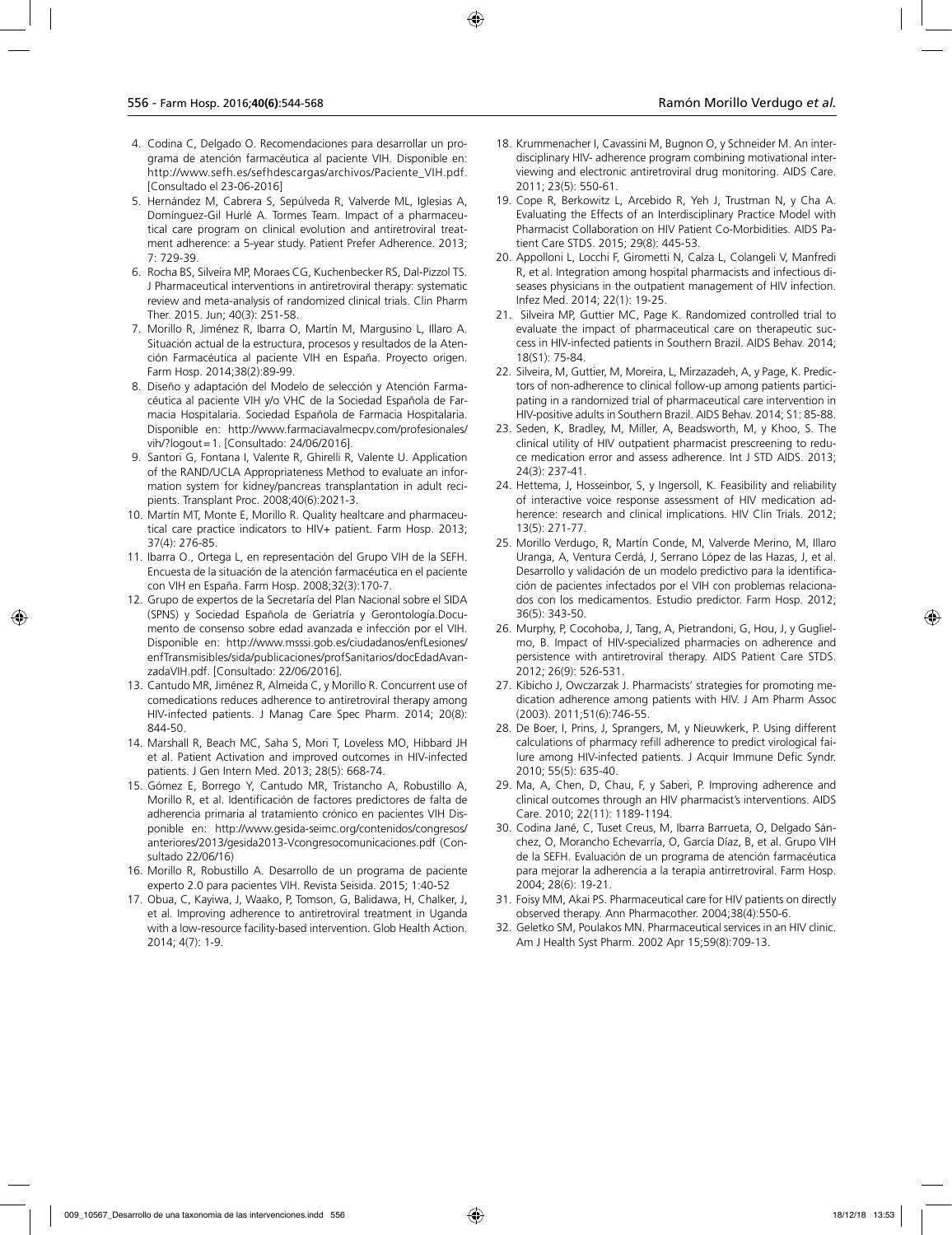### **Contribucion a la literatura científica**

Una vez identificado la necesidad de reorientar el modelo de Atención Farmacéutica al paciente VIH+ en nuestro país, el presente artículo presenta un nuevo modelo de trabajo basado en tres pilares básicos como son la estratificación de pacientes en base a sus necesidades, la motivación y la oportunidad de llevar a cabo el seguimiento farmacoterapéutico independientemente del lugar donde se encuentre el paciente. Una vez identificadas las mejores intervenciones farmacéuticas publicadas a lo largo de los últimos años, el panel de expertos que ha participado en el mismo ha consensuado la taxonomía en las que se incluirían las intervenciones según los pilares del modelo.

En los próximos años, una vez que el modelo se extienda, la taxonomía diseñada y consensuada permitirá, por una parte, homogeneizar las intervenciones a llevar a cabo en este tipo de pacientes. Por otra parte, también realizar comparaciones en base a los diferentes estudios que se diseñaran al efecto en diferentes entornos asistenciales y sobre diferentes poblaciones.

### **Introducción**

En los últimos años la infección por VIH ha sufrido una importante transformación, pasando de ser una enfermedad letal a considerarse una patología crónica. Fruto de las mejoras en el arsenal terapéutico y en la asistencia sanitaria, actualmente los pacientes tienen una supervivencia y calidad de vida mayor. En relación a esa mayor expectativa de vida y consecuencia, tanto del propio envejecimiento como del factor proinflamatorio que ejerce el VIH en el organismo, en la población de edad más avanzada cada vez es más frecuente la aparición de pluripatologías y comedicación, que en algunos casos llega a ser polimedicación, lo que está obligando a replantear los modelos de asistencia sanitaria<sup>1</sup>. Por otra parte, el perfil del paciente naive que se incorpora a tratamiento en los últimos años también ha ido cambiado. Siendo, habitualmente, paciente jóvenes, con un nivel educacional mas alto de lo que tradicionalmente se había tenido y un mayor y mejor manejo de las nuevas tecnologías<sup>2,3</sup>.

Para la Farmacia Hospitalaria en España el VIH ha sido y es, actualmente, una patología "troncal" en cuanto al desarrollo de la Atención Farmacéutica (AF). Ya desde la llegada de los primeros fármacos de dispensación en los Servicios de Farmacia de los hospitales, la atención a estos pacientes supuso un gran reto. La publicación, a principios de siglo, del primer "Modelo de Atención Farmacéutica a pacientes con VIH" tuvo una importante repercusión en nuestra profesión<sup>4</sup>. Por una parte, por poner las bases de trabajo para la primera década del siglo y, por otra, porque ese modelo de trabajo en VIH ha servido de referencia para otras patologías, que han tenido como espejo lo llevado a cabo por los especialistas que realizaban el seguimiento farmacoterapéutico a este tipo pacientes.

Son muchos ya los trabajos originales publicados desde entonces, nacionales e internacionales, incluidos revisiones sistemáticas y metanálisis, que demuestran la utilidad de la labor del farmacéutico de hospital en el seguimiento del paciente VIH+, dentro del equipo multidisciplinar, mejorando los resultados en salud de estos pacientes<sup>5,6</sup>. Aquel modelo nació del análisis del reto que suponía por primera vez el contacto directo y periódico con pacientes en consultas de farmacia, la deseada integración con el equipo multidisciplinar y el control de la eficiencia de los tratamientos, de hecho, el objetivo fundamental era lograr un adecuado control clínico a través del uso de los medicamentos. Ese objetivo debía alcanzarse en base a tres pilares fundamentales: la información a los pacientes, el estímulo de la adherencia y la integración asistencial.

Más de una década después de aquella publicación, con un entorno sanitario totalmente diferente, un marco normativo diverso según las diferentes comunidades autónomas y un perfil de paciente absolutamente diferente al que nos enfrentábamos en aquel momento, el grupo de trabajo de AF al paciente VIH+ de la Sociedad Española de Farmacia Hospitalaria (SEFH), decidió analizar qué estaba pasando en relación a la estructura procesos y resultados del seguimiento farmacoterapéutico al paciente VIH. Los resultados de aquel proyecto, llamado "Origen", obtenidos tras la participación de 86 hospitales fueron muy reveladores respecto a que el modelo tradicional había tocado techo y la necesidad de replantear un nuevo modelo<sup>7</sup>.

El empuje y la búsqueda constante de la mejor forma de atender a este tipo de pacientes ha tenido como consecuencia un replanteamiento del modelo clásico, al que se ha bautizado como modelo "CMO", porque precisamente esas fueron las siglas de las tres características fundamentales del modelo clásico: los costes (objetivo principal del modelo primario), el medicamento (antirretroviral) como eje pivotal de nuestra actuación y la organización (episódica en la asistencia) como enlace con el paciente. Para no perder el vínculo con el pasado, que, a pesar de todo, ha proporcionado un fantástico crecimiento profesional, con una repercusión clara en la mejora a los pacientes, se ha considerado el utilizar las mismas siglas pero con unos pilares radicalmente diferentes. Así surge la Capacidad (nuestra orientación asistencial hacia aquellos pacientes que más lo necesitan para darles una mayor dedicación y prioridad), la Motivación (entendida como la capacidad que tienen los pacientes de ligar sus objetivos a corto con sus objetivos a largo plazo. Incluyendo aquí, el refuerzo de la adherencia y la identificación, prevención y manejo de los efectos adversos a los fármacos) y la Oportunidad, definida como estar cerca de los pacientes cuando los pacientes lo necesitan y no exclusivamente el tiempo que pasan por consultas de atención especializada de forma periódica.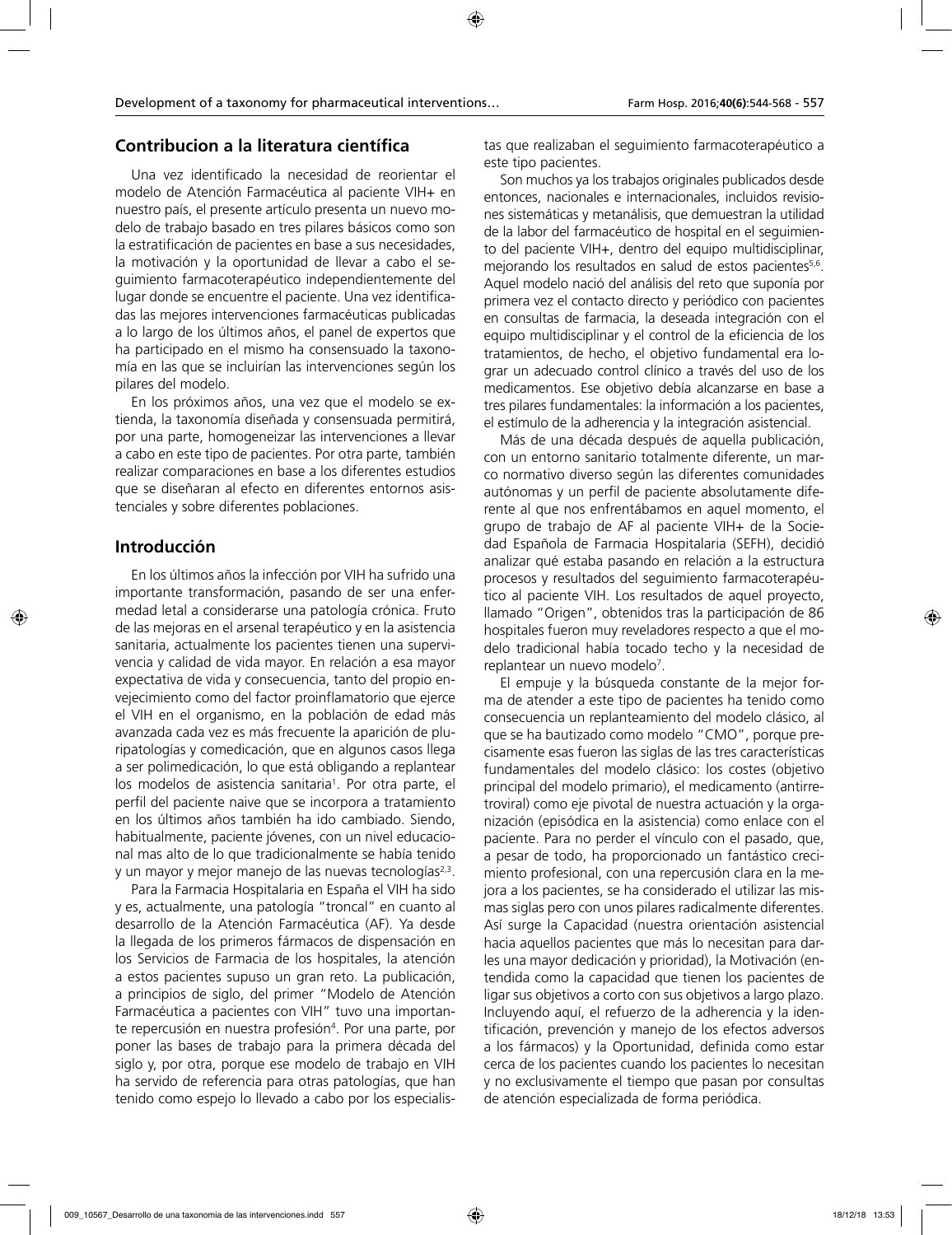Como concepto de AF innovadora e incipiente no existe ningún estudio que clasifique las mejores intervenciones farmacéuticas que históricamente se han publicado y llevado a cabo, en base a este modelo, así como su importancia, factibilidad y priorización.

El objetivo principal de este estudio es consensuar una propuesta de intervenciones farmacéuticas y llevar a cabo su taxonomía de clasificación en base al modelo CMO.

#### **Método**

Estudio realizado entre marzo y mayo de 2016. Para llevar a cabo los objetivos del mismo se definieron dos fases de desarrollo.

En primer lugar, se realizó una revisión bibliográfica de la literatura existente en PUBMED. Para ello, se utilizó una lista de palabras creadas a partir de dos dominios clave: "pharmaceutical care" y "HIV". La búsqueda se construyó utilizando a la conjugación "AND" y el disyuntivo "OR" como operadores lógicos e incluyendo [("pharmaceutical care" AND "HIV" AND "Adherence" OR "patient compliance") ("pharmaceutical care" AND "HIV" AND "Chronic diseases") ("pharmaceutical care" AND "HIV" AND "motivation")].

Como limitaciones de la búsqueda se incluyeron exclusivamente artículos de ensayos clínicos o proyectos de investigación en inglés o español desde el año 2001 hasta la actualidad que cumplieran los siguientes criterios: estudios donde se establecían intervenciones farmacéuticas para la mejora de cualquier resultado en salud al paciente VIH, estudios donde se definieron intervenciones farmacéuticas para la mejora de los resultados en salud de pacientes VIH, o estudios donde se compararan la utilidad y resultados de diferentes intervenciones farmacéuticas en pacientes VIH.

Adicionalmente, se excluyeron todos aquellos manuscritos donde las intervenciones no fueron llevadas a cabo por un farmacéutico especialista en VIH de forma parcial o totalmente.

Tras la identificación de los artículos susceptibles de ser incluidos, se extrajo, por separado, la siguiente información: diseño del estudio, número de pacientes participantes, intervenciones (tipo de intervenciones, descripción de la misma), el objetivo del estudio, duración, resultado y conclusiones de autor.

Como complemento a esta búsqueda, se incluyeron en la revisión las intervenciones farmacéuticas recogidas en el Modelo de selección y AF al paciente VIH y/o VHC de la Sociedad Española de Farmacia Hospitalaria<sup>8.</sup>

En la segunda fase, para consensuar las intervenciones seleccionadas y llevar a cabo la taxonomía se utilizó la metodología DELPHI-Rand UCLA9 . Este método basado en la síntesis de evidencia científica y en el juicio colectivo de un panel de expertos, se utilizó para establecer un consenso de las intervenciones farmacéuticas

en pacientes VIH+ con el fin de homogenizar las actuaciones que más beneficien al paciente y a su entorno. Dicha metodología consistió, para los fines de este estudio, en la selección de un grupo de expertos a los que se les preguntó su opinión sobre cuestiones referidas a acontecimientos del futuro en el ámbito del VIH y las intervenciones farmacéuticas para la mejora de los resultados en salud. El método general constaba de varias rondas, en las que se enviaba un cuestionario a un grupo de expertos que respondían a las preguntas de forma anónima. Luego se tabulaban los resultados de la encuesta y se devolvían al grupo. A continuación, se le pedía al experto que respondiera de nuevo al cuestionario, con el objeto de tratar de conseguir consenso, pero con la máxima autonomía por parte de los participantes. Este proceso iterativo continuaba hasta que hubiera una convergencia de opinión sobre el tema o hasta que no se producía ningún cambio sustancial en las respuestas. Dicha metodología fue seguida estrictamente para llevar a cabo nuestro estudio.

Se seleccionó un panel de 15 expertos farmacéuticos hospitalarios a nivel nacional, implicados y especialistas en AF al paciente VIH+. Se estimó y admitió un porcentaje de pérdidas durante el proceso del 20%.

La selección de expertos se realizó de forma explícita y siguiendo un protocolo previamente establecido con el fin de limitar posibles sesgos. Los criterios fundamentales de selección fueron, por una parte, criterios objetivos: sexo (al menos un 50% de mujeres/hombres), diversidad geográfica (no más de 2 expertos por comunidad autónoma) y disponibilidad real de tiempo tras conocer la metodología de trabajo. Por otra parte, se utilizaron también criterios subjetivos: liderazgo reconocido, amplitud de conocimiento e interés en el tema, actitud y aptitud científica (al menos una publicación en el último año sobre el tema de estudio o la participación en un proyecto de investigación), capacidad de trabajo en equipo, ausencia de visiones rígidas y nivel de motivación intensa.

Se elaboró, por parte del equipo investigador una propuesta de cuestionario a partir de las intervenciones extraídas en el proceso de revisión bibliográfica. Estas intervenciones fueron clasificadas tentativamente según el Modelo CMO. Cada intervención se ubicó en una categoría correspondiente en base a su diseño y utilidad. Cada intervención se describió y ejemplificó para facilitar al entendimiento por parte del experto.

Se plantearon tres preguntas a partir de la cuestión inicial. Estas fueron las mismas para cada intervención y se respondían afirmativa o negativamente. La pregunta inicial fue ¿Está de acuerdo con la clasificación propuesta? En el caso de responder negativamente, se daba la opción de recategorizar la intervención propuesta en otro ámbito de actuación del modelo. Adicionalmente, se planteaba a los expertos para llevar a cabo un correcto seguimiento terapéutico qué importancia y prioridad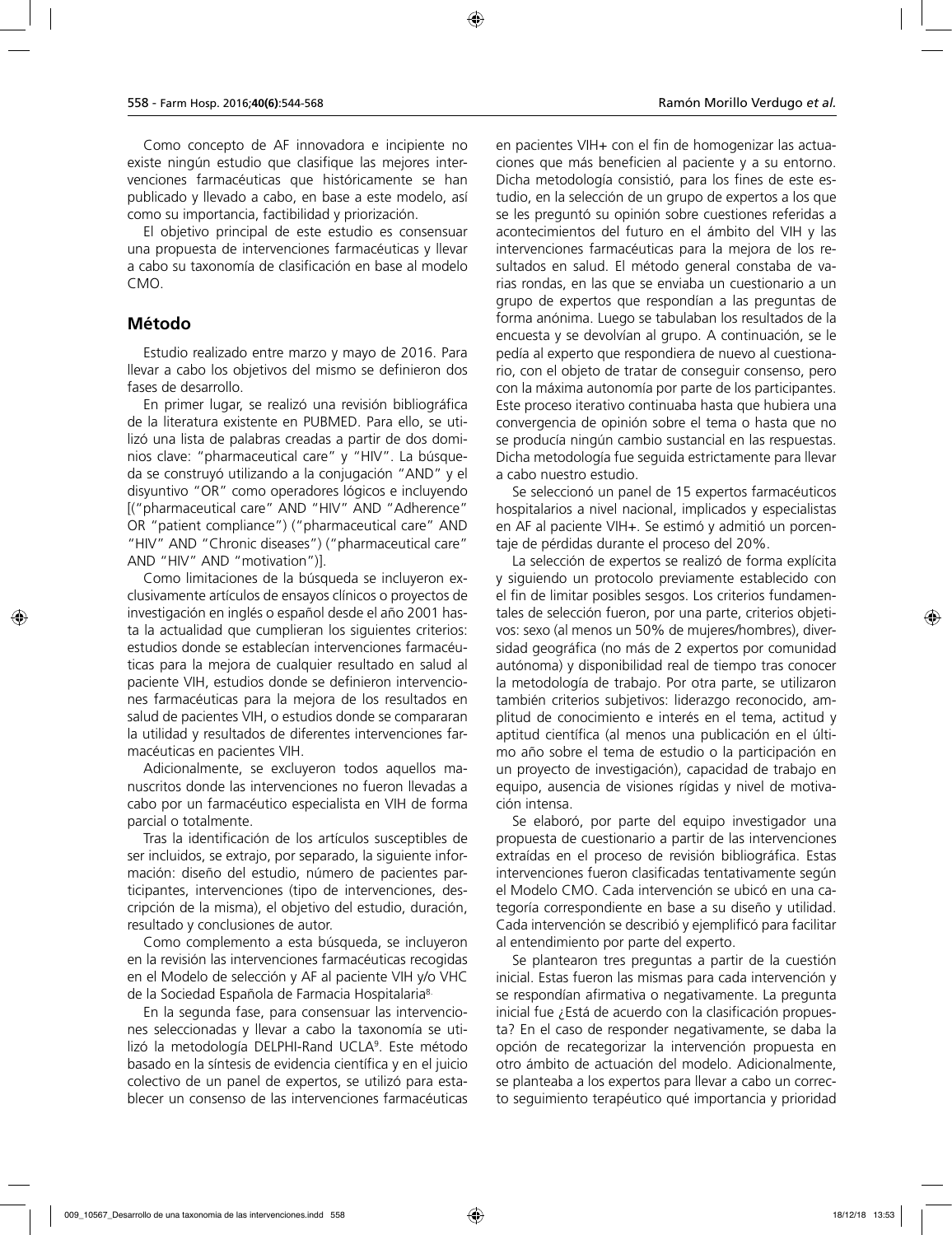le daría a esa intervención (siendo 1 la más baja y 10 la más alta). Por último, en base a la experiencia previa del revisor, qué impacto tendría esta intervención a la hora de que el paciente cumpliera sus objetivos farmacoterapéuticos (siendo 1 la más baja y 10 la más alta).

Finalmente, también se incluyó un apartado para sugerir o proponer cualquier otra iniciativa que el experto considerara de interés para esta categoría y que no hubiera quedado recogida en el cuestionario propuesto. Dicho cuestionario se envió por vía electrónica al panel de expertos seleccionado, previa aceptación de participar en el mismo. Una vez contestada la primera ronda del cuestionario Delphi por el panel de expertos se analizaron las respuestas utilizando estadística descriptiva. Las intervenciones se clasificaron en función del grado de acuerdo de las siguientes definiciones: adecuada (mediana 7-10), dudosa (mediana 4-6 o cualquier mediana con desacuerdo), inadecuada (mediana 1-3). Una vez obtenido el consenso, se procedió a realizar la taxonomía definitiva. El número de rondas propuestas quedó a expensas de alcanzar el acuerdo.

El estudio fue aprobado por el comité de ética de investigación Sevilla Sur.

#### **Resultados**

De la revisión bibliográfica se obtuvieron un total de 283 artículos. De ellos, 230 artículos fueron excluidos por no cumplir los criterios de inclusión y exclusión. Las razones por las que se excluyeron fueron: estudios de Farmacocinética y Farmacodinámica (21), intervenciones no llevadas a cabo por un Farmacéutico especialista (19), estudios de análisis Farmacoeconómicos (18), estudios donde no se especificaba quien llevaba a cabo la intervención (16), estudios sobre enfermedades oportunistas (13), prevención (12), estudios sobre profilaxis (9), estudios realizados en farmacia comunitaria (8), Farmacovigilancia (4), problemas psicosociales (3), Farmacogenómica (1), otras intervenciones no relevantes (47) (Figura 1).

Se realizó una preselección de 53 artículos que se consideraba dentro de los criterios de elegibilidad. De ellos, una vez evaluados por el grupo investigador, se excluyeron 13 debido a que la intervención no era llevada a cabo por farmacéuticos o no estaba claro el rol que desempeñaban, 10 debido a la falta de definición y especificación de las intervenciones, 7 en las que los resultados de las intervenciones no mostraron utilidad y 5 por otras causas. Finalmente, se incluyeron un total de 18 artículos que cumplieron los criterios de elegibilidad y estuvieron acorde con la investigación. Las características de los mismos se detallan en la tabla el compuso por veinte intervenciones farmacéuticas extraídas de los artículos seleccionados y clasificados de manera preliminar por el equipo investigador, según los pilares fundamentales del modelo CMO. Un total de siete intervenciones se ubicaron en Capacidad, ocho en Motivación y cinco en Oportunidad. Además cada intervención se describió y ejemplificó para facilitar al entendimiento del experto.

Finalmente, se recibió la participación de 13 expertos en la ronda Delphi.



**Figura 1.** *Revisión de la bibliografía e inclusión de estudios.*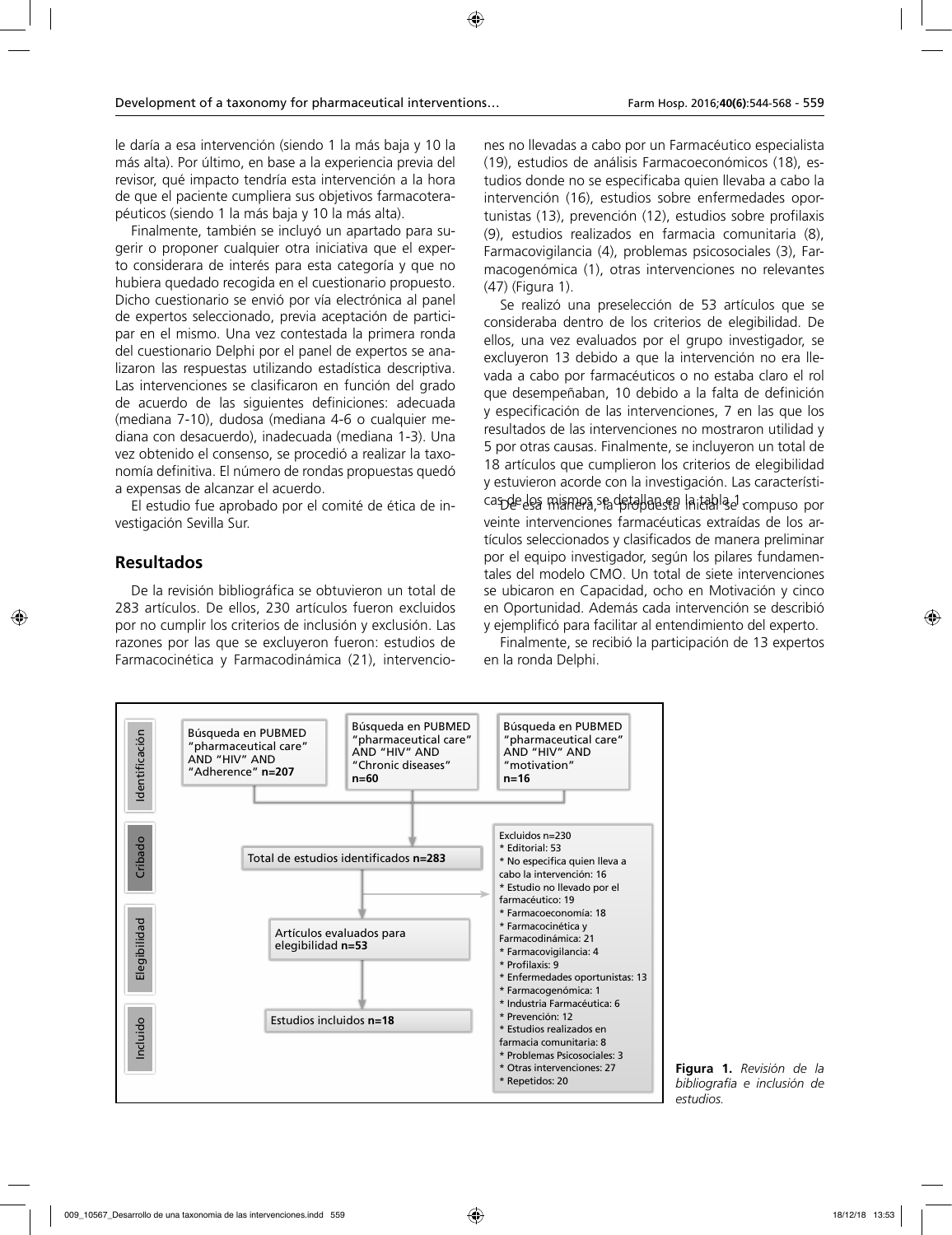| Tabla 1. Revisión Bibliográfica- Intervenciones farmacéuticas en pacientes VIH+                                                                    |                                                     |                                          |                                                |                                                                                                                                                                                                                                        |                                                                                                                                                                                     |          |                                                                                                                                                                                                                                      |
|----------------------------------------------------------------------------------------------------------------------------------------------------|-----------------------------------------------------|------------------------------------------|------------------------------------------------|----------------------------------------------------------------------------------------------------------------------------------------------------------------------------------------------------------------------------------------|-------------------------------------------------------------------------------------------------------------------------------------------------------------------------------------|----------|--------------------------------------------------------------------------------------------------------------------------------------------------------------------------------------------------------------------------------------|
| Titulo                                                                                                                                             | Autores, año                                        | estudio<br>Tipo de                       | participantes<br>N° de                         | Intervenciones                                                                                                                                                                                                                         | Objetivo                                                                                                                                                                            | Tiempo   | Conclusiones                                                                                                                                                                                                                         |
| and antiretroviral<br>care program on<br>clinical evolution<br>pharmaceutical<br>a 5-year study.<br>Impact of a<br>adherence:<br>treatment         | Arroyo MJ;<br>et al. 2013 <sup>5</sup><br>Hernández | Retrospectivo                            | 528 pacientes                                  | su tratamiento. Programa de<br>clínica al inicio AF. Examinar<br>Información sobre el VIH y<br>dosificación personalizada<br>Evaluación de la historia<br>analíticas y las posibles<br>interacciones del TAR.<br>posibles alteraciones | inmunovirológica de los<br>Determinar el impacto<br>de la implementación<br>de un programa de<br>AF en la mejora de<br>la adherencia TAR<br>y de la respuesta<br>pacientes          | 60 meses | aumentar la adherencia TAR,<br>indetectable y un recuento<br>mantener una carga viral<br>programa de AF pueden<br>Los resultados sugieren<br>mantenimiento de un<br>que el desarrollo y el<br>CD4+ adecuado                          |
| therapy among HIV-<br>reduces adherence<br>of comedications<br>infected patients.<br>Concurrent use<br>to antiretroviral                           | et al. 2014 <sup>13</sup><br>Cuenca, MR,<br>Cantudo | Observacional<br>prospectivo             | 594 pacientes                                  | dispensación de medicación<br>Determinación de riesgo de<br>PRM en función del Indice<br>el índice terapéutico de<br>y adherencia. Calcular<br>complejidad de TAR.<br>Llevar registros de<br>Predictor                                 | fármacos concomitantes<br>pacientes infectados por<br>Determinar la influencia<br>de las comorbilidades y<br>sobre la adherencia<br>antirretroviral en<br>al tratamiento<br>el VIH. | 12 meses | y un valor elevado del índice<br>uso de drogas intravenosas,<br>El incremento de pacientes<br>aumenta el riesgo de falta<br>de adherencia. Además, el<br>Predictor se asociaron con<br>una menor adherencia.<br>VIH con polifarmacia |
| Uganda with a low-<br>based intervention.<br>resource facility-<br>adherence to<br>antiretroviral<br>treatment in<br>Improving                     | et al. 2014 <sup>17</sup><br>Obua C,                | Intervención<br>Estudio de<br>y cohortes | 720 pretratados<br>1481 pacientes<br>761 Naive | pacientes con control de la<br>medicación para periodos<br>de citas rápidas y facilitar<br>Desarrollar un sistema<br>especialmente para<br>más prolongados<br>enfermedad                                                               | mejora de la asistencia<br>global y la adherencia<br>de las intervenciones<br>Evaluar los efectos<br>implantadas en la<br>al TAR.                                                   | 17 meses | implantadas sin suponer un<br>incremento de los recursos<br>necesarios ni de los costes.<br>pacientes mejoró con las<br>sencillas intervenciones<br>La adherencia de los                                                             |
| program combining<br>An interdisciplinary<br>antiretroviral drug<br>HIV-adherence<br>and electronic<br>interviewing<br>motivational<br>monitoring. | Krummenacher I,<br>et al. 2011 <sup>18</sup>        | Retrospectivo                            | 104 pacientes                                  | entrevistas semiestructuras<br>Sistema de monitorización<br>en función de problemas<br>de la adherencia MEMS,<br>cognitivos, emocionales,<br>y motivación individual<br>conductuales y sociales                                        | mejora de la adherencia<br>Analizar la repercusión<br>multidisciplinar de<br>de un programa<br>del desarrollo                                                                       | 44 meses | detectándose un incremento<br>de los pacientes con carga<br>persistencia al programa<br>Las tasas de retención y<br>viral indetectable<br>tueron elevadas                                                                            |
| Collaboration on<br>with Pharmacist<br>Interdisciplinary<br>HIV Patient Co-<br>Practice Model<br>Evaluating the<br>Effects of an<br>Morbidities.   | et al. 2015 <sup>19</sup><br>Cope <sub>R</sub>      | retrospectivo<br>Cohortes                | 96 pacientes                                   | centradas en el seguimiento<br>Conjunto de intervenciones<br>hemoglobina glicosilada,<br>de parámetros clínicos:<br>LDL e hipertensión                                                                                                 | Control de diabetes,<br>hiperlipidemia en<br>hipertensión e<br>pacientes VIH.                                                                                                       | 18 meses | adecuada de comorbilidades<br>farmacéutico en la atención<br>conducir a una gestión más<br>en pacientes VIH parece<br>crónicas de una manera<br>La participación del<br>rentable                                                     |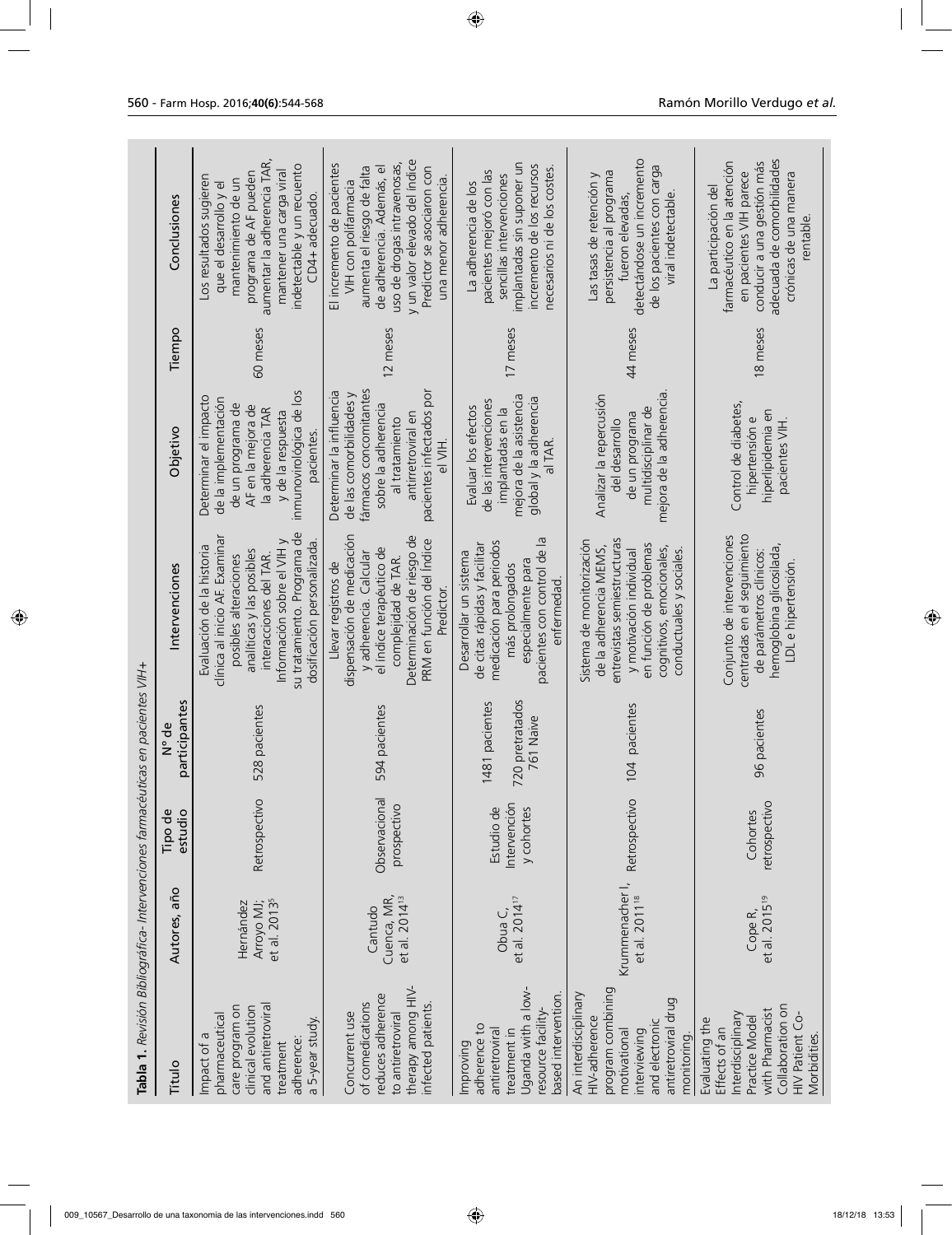| Tabla 1 (cont.). Revisión Bibliográfica- Intervenciones farmacéuticas en pacientes VIH+                                                                                                                         |                                           |                                                    |                        |                                                                                                                                                                                                                                                                                                            |                                                                                                                                                                                                                                                       |          |                                                                                                                                                                                                                                       |
|-----------------------------------------------------------------------------------------------------------------------------------------------------------------------------------------------------------------|-------------------------------------------|----------------------------------------------------|------------------------|------------------------------------------------------------------------------------------------------------------------------------------------------------------------------------------------------------------------------------------------------------------------------------------------------------|-------------------------------------------------------------------------------------------------------------------------------------------------------------------------------------------------------------------------------------------------------|----------|---------------------------------------------------------------------------------------------------------------------------------------------------------------------------------------------------------------------------------------|
| Titulo                                                                                                                                                                                                          | Autores, año                              | Tipo de<br>estudio                                 | participantes<br>N° de | Intervenciones                                                                                                                                                                                                                                                                                             | Objetivo                                                                                                                                                                                                                                              | Tiempo   | Conclusiones                                                                                                                                                                                                                          |
| infectious diseases<br>pharmacists and<br>management of<br>among hospital<br>the outpatient<br>HIV infection.<br>physicians in<br>Integration                                                                   | et al. 2014 <sup>20</sup><br>Appolloni L, | Observacional<br>prospectivo                       | 559 pacientes          | fármacos concomitantes<br>o suplementos dietéticos<br>Analizar a través de una<br>y la aparición de efectos<br>encuesta la adherencia<br>autoreferida, el uso de<br>adversos                                                                                                                               | señalar con prontitud<br>efectos adversos tras<br>un programa basado<br>la adherencia de los<br>en la integración del<br>Evaluar la mejora en<br>pacientes y vigilar y<br>la instauración de<br>farmacéutico                                          | 3 meses  | optimizando el manejo de los<br>adherencia y el seguimiento<br>Un enfoque multidisciplinar<br>médicos puede mejorar la<br>entre los farmacéuticos y<br>de los eventos adversos,<br>pacientes VIH+                                     |
| evaluate the impact<br>care on therapeutic<br>infected patients in<br>of pharmaceutical<br>controlled trial to<br>Southern Brazil.<br>success in HIV-<br>Randomized                                             | et al. $2014^{21}$<br>Silveira MP,        | aleatorizado y<br>controlado<br>no ciego<br>Ensayo | 332 pacientes          | programación de la próxima<br>efectos secundarios de sus<br>cita, Información sobre los<br>dispensación. Revisión<br>Asesoramiento sobre<br>la prescripción y en<br>el momento de la<br>de la prescripción,<br>medicamentos.                                                                               | La AF podría mejorar la<br>adherencia o con carga<br>adherencia en general,<br>especialmente en los<br>pacientes con baja<br>viral detectable.                                                                                                        | 12 meses | Quizás pueda ser interesante<br>de pacientes con carga viral<br>autoreferida ni del número<br>aumento de la adherencia<br>La AF no se asocia con un<br>y efectiva en subgrupos<br>de pacientes con baja<br>indetectable<br>adherencia |
| pharmaceutical care<br>randomized trial of<br>intervention in HIV-<br>non-adherence to<br>clinical follow-up<br>participating in a<br>positive adults in<br>among patients<br>Southern Brazil.<br>Predictors of | et al. $2014^{22}$<br>Silveira MP,        | Ensayo<br>Clínico                                  | 332 pacientes          | programación de la próxima<br>cita, Información sobre los<br>efectos secundarios de sus<br>dispensación. Revisión<br>Asesoramiento sobre<br>la prescripción y en<br>el momento de la<br>de la prescripción,<br>medicamentos                                                                                | de adherencia entre los<br>no-adherencia durante<br>pacientes en el ensayo.<br>y los posibles factores<br>el seguimiento clínico<br>predictivos de la falta<br>Examinar la tasa de                                                                    | 12 meses | de atención farmacéutica que<br>implantación de programas<br>fomenten el autocuidado.<br>varones pueden ser los<br>más beneficiados de la<br>Los pacientes jóvenes                                                                    |
| reduce medication<br>of HIV outpatient<br>The clinical utility<br>error and assess<br>prescreening to<br>pharmacist<br>adherence                                                                                | et al. 2013 <sup>23</sup><br>Seden K,     | Observacional<br>Prospectivo                       | 200 pacientes          | Valoración de la complejidad<br>medicinales, la evaluación<br>percibida por los pacientes<br>paciente incluyendo OTC,<br>de farmacia que incluye<br>parafarmacia o plantas<br>adherencia a la terapia.<br>de interacciones, de la<br>Consulta con servicio<br>de la medicación del<br>la revisión completa | completa, interacciones<br>y adherencia, repercute<br>de manera beneficiosa<br>que se incluye revisión<br>farmacéutico en las<br>en la atención a los<br>realizadas por un<br>de la medicación<br>pacientes VIH+.<br>intervenciones<br>Evaluar si las | 22 meses | Los pacientes con dos o más<br>por la instauración de las<br>son los más beneficiados<br>fármacos concomitantes<br>intervenciones                                                                                                     |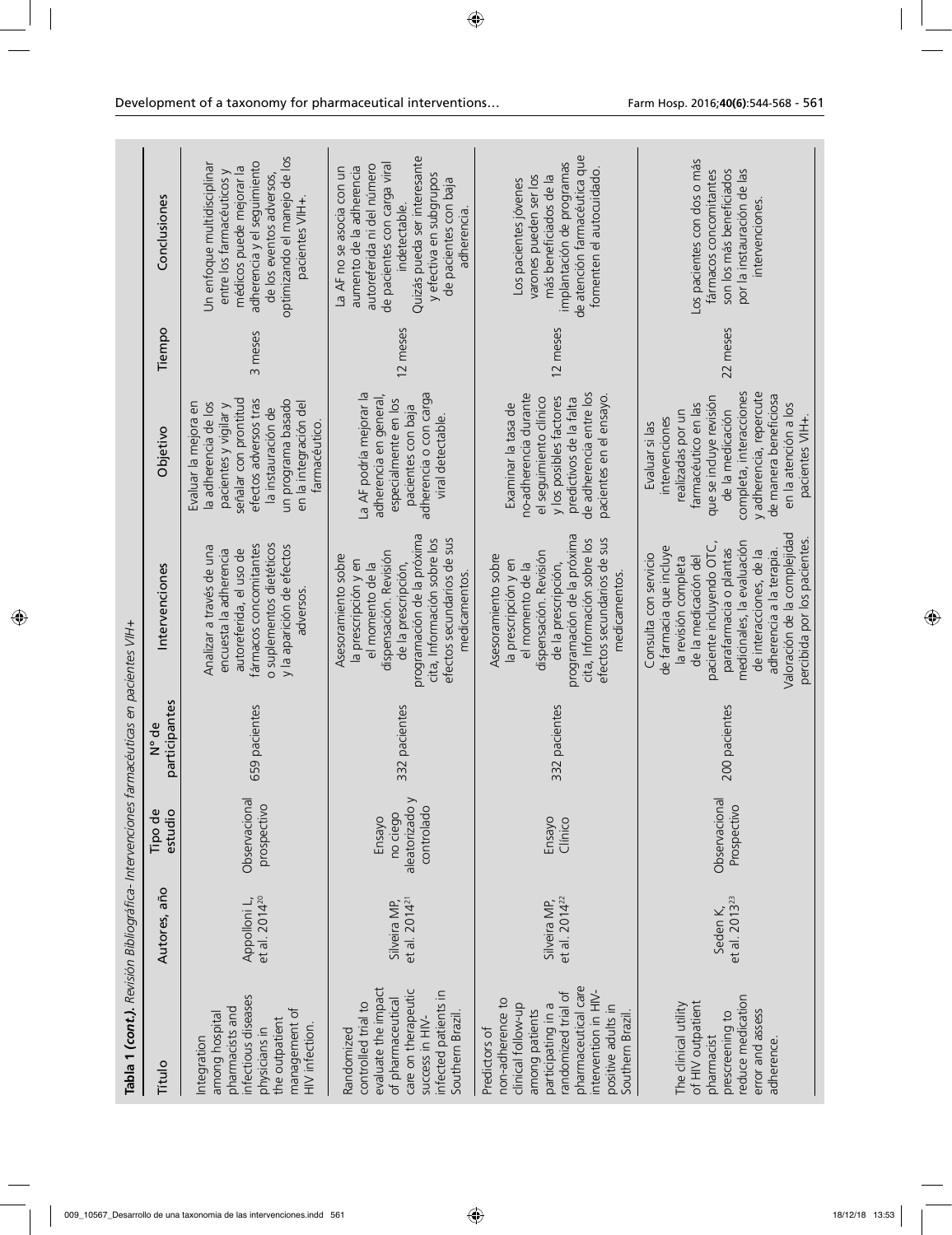| Tabla 1 (cont.). Revisión Bibliográfica- Intervenciones farmacéuticas en pacientes VIH+<br>Titulo                                                                                                     | Autores, año                                    | Tipo de<br>estudio                                                                     | N° de                           | Intervenciones                                                                                                                                                                                                                                                                          | Objetivo                                                                                                                                                                                                  | Tiempo   | Conclusiones                                                                                                                                                                                                    |
|-------------------------------------------------------------------------------------------------------------------------------------------------------------------------------------------------------|-------------------------------------------------|----------------------------------------------------------------------------------------|---------------------------------|-----------------------------------------------------------------------------------------------------------------------------------------------------------------------------------------------------------------------------------------------------------------------------------------|-----------------------------------------------------------------------------------------------------------------------------------------------------------------------------------------------------------|----------|-----------------------------------------------------------------------------------------------------------------------------------------------------------------------------------------------------------------|
| adherence: research<br>HIV medication<br>voice response<br>Feasibility and<br>assessment of<br>implications.<br>eliability of<br>and clinical<br>interactive                                          | et al. 2012 <sup>24</sup><br>Hettema JE,        | Prospectivo                                                                            | participantes<br>63 pacientes   | diaria durante 2 semanas en<br>el sistema de voz. Se analizó<br>la viabilidad del sistema y<br>se comparó con los datos<br>obtenidos de adherencia<br>comunicar la adherencia<br>de manera retrospectiva,<br>Los participantes debían<br>autoreferida durante el<br>seguimiento previo. | viabilidad y fiabilidad de<br>Estudio piloto en el que<br>se pretende evaluar la<br>un sistema de registro<br>de adherencia por voz<br>(IVR).                                                             | 1 mes    | mejorar la viabilidad. Además<br>medida de adherencia más<br>adecuado y representativo.<br>se deben realizar estudios<br>con otro comparador de<br>prometedores necesitan<br>Estos nuevos sistemas              |
| VIH con problemas<br>los medicamentos.<br>relacionados con<br>infectados por el<br>a identificación<br>predictivo para<br>E. PREDICTOR.<br>validación de<br>de pacientes<br>Desarrollo y<br>un modelo | Morillo Verdugo<br>R, et al. 2012 <sup>25</sup> | multicéntrico<br>Prospectivo<br>abierto                                                | 733 pacientes                   | periódico en las consultas<br>farmacia de los hospitales<br>de AF de los servicios de<br>farmacoterapéutico<br>Seguimiento<br>participantes                                                                                                                                             | problemas relacionados<br>Desarrollar y validar un<br>modelo de predicción<br>para la detección de<br>(PRM) en pacientes<br>VIH en tratamiento<br>con medicamentos<br>antirretroviral                     | 4 meses  | que están en un mayor riesgo<br>en tratamiento antirretroviral<br>detección de los pacientes<br>de experimentar un PRM.<br>El modelo desarrollado<br>y validado permite la                                      |
| persistence with<br>adherence and<br>pharmacies on<br>Impact of HIV-<br>antiretroviral<br>specialized<br>therapy.                                                                                     | Murphy P,<br>et al. 2012 <sup>26</sup>          | retrospectivo,<br>comparativo<br>intervención<br>sanitaria<br>Estudio<br>$\frac{e}{C}$ | 7064 pacientes                  | Revisión de la medicación, la<br>evaluación de la adherencia,<br>facilidad en la adquisición<br>de fármacos y mejora en<br>la disponibilidad de los<br>mismos                                                                                                                           | de los pacientes que<br>utilizan las farmacias<br>persistencia al TAR<br>Evaluar y comparar<br>la adherencia y<br>VIH frente a las<br>especializadas-<br>tradicionales.                                   | 12 meses | pacientes a lograr una mayor<br>Las farmacias comunitarias<br>adherencia y persistencia al<br>de VIH pueden ser medios<br>especializadas en servicios<br>eficaces para ayudar a los                             |
| adherence among<br>patients with HIV.<br>strategies for<br>Pharmacists'<br>medication<br>promoting                                                                                                    | et al. 2011 <sup>27</sup><br>Kibicho J,         | multicéntrico,<br>Cualitativo<br>descriptivo.                                          | Farmacéuticos<br>$\overline{0}$ | Entrevista semiestructurada<br>realizada a los participantes                                                                                                                                                                                                                            | para los pacientes VIH y<br>describir las estrategias<br>barreras de adherencia<br>perspectiva sobre las<br>experiencia de los<br>proporcionar una<br>farmacéuticos y<br>Documentar la<br>para mejorarla. | 2 meses  | Se necesita más investigación<br>de consensuar políticas de<br>práctica clínica, con el fin<br>los farmacéuticos en la<br>las intervenciones de<br>coste efectividad de<br>sobre la eficacia y el<br>reembolso. |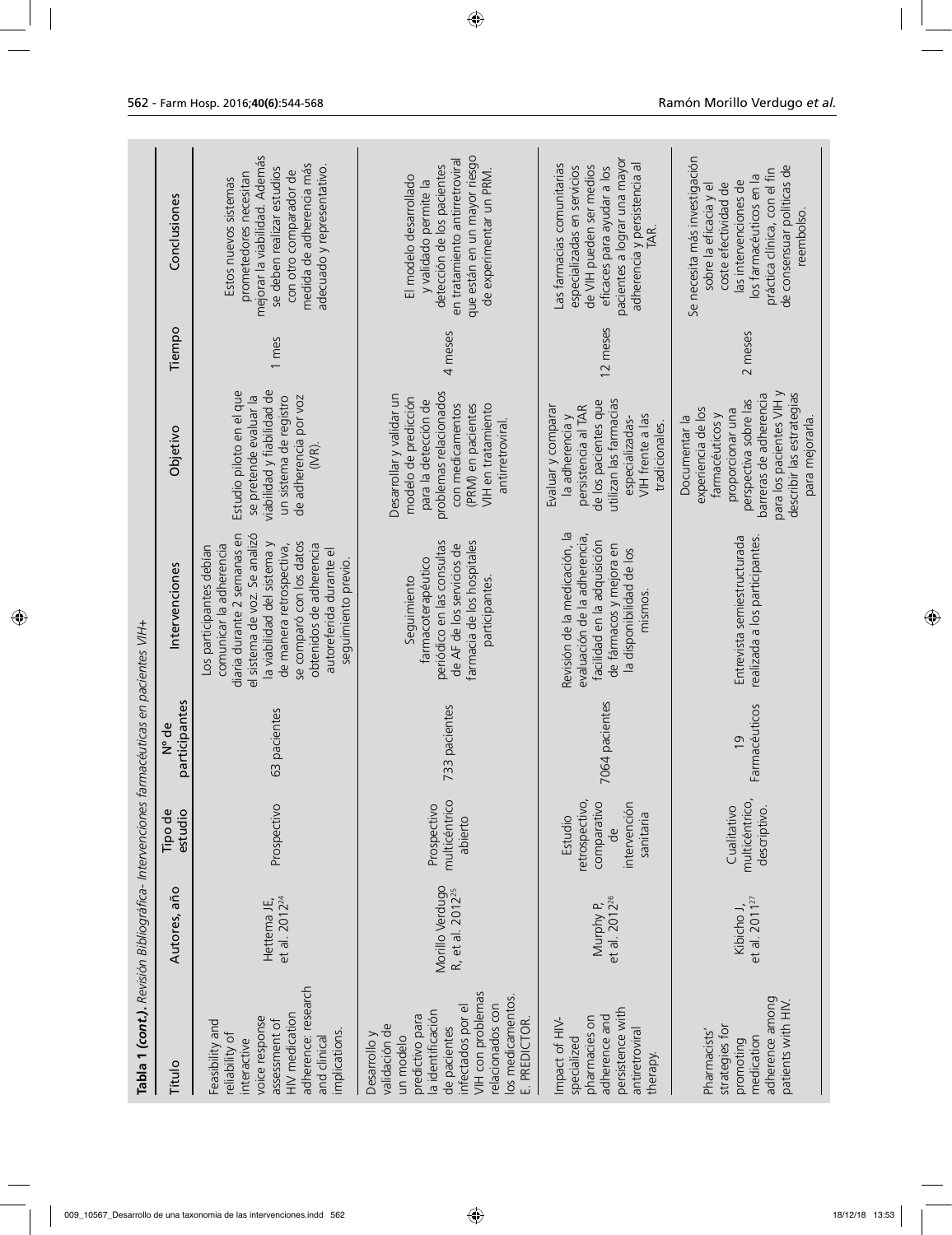| Tabla 1 (cont.). Revisión Bibliográfica- Intervenciones farmacéuticas en pacientes VIH+                                                  |                                        |                                                                           |                        |                                                                                                                                                                                                                                                                                                                                                                                        |                                                                                                                                                                                                                                                                           |          |                                                                                                                                                                                                                                                                                                                                             |
|------------------------------------------------------------------------------------------------------------------------------------------|----------------------------------------|---------------------------------------------------------------------------|------------------------|----------------------------------------------------------------------------------------------------------------------------------------------------------------------------------------------------------------------------------------------------------------------------------------------------------------------------------------------------------------------------------------|---------------------------------------------------------------------------------------------------------------------------------------------------------------------------------------------------------------------------------------------------------------------------|----------|---------------------------------------------------------------------------------------------------------------------------------------------------------------------------------------------------------------------------------------------------------------------------------------------------------------------------------------------|
| Titulo                                                                                                                                   | Autores, año                           | Tipo de<br>estudio                                                        | participantes<br>N° de | Intervenciones                                                                                                                                                                                                                                                                                                                                                                         | Objetivo                                                                                                                                                                                                                                                                  | Tiempo   | Conclusiones                                                                                                                                                                                                                                                                                                                                |
| failure among HIV-<br>predict virological<br>infected patients.<br>Using different<br>calculations of<br>pharmacy refill<br>adherence to | et al. 2010 <sup>28</sup><br>Boer IM,  |                                                                           | 201 pacientes          | la adherencia a través de<br>los datos proporcionados<br>por las farmacias donde<br>Se analizó el cálculo de<br>la medicación sobrante<br>y las interrupciones del<br>los pacientes recogían<br>la medicación. Valorar<br>tratamiento prescrito.                                                                                                                                       | sobrante y el tiempo de<br>tratamiento prescrito en<br>Analizar la viabilidad de<br>la recogida de datos en<br>Analizar la repercusión<br>el cálculo la adherencia<br>de la medicación<br>las farmacias.                                                                  | 12 meses | Es importante que los estudios<br>de medida de la adherencia<br>que empleen este método<br>consideren la medicación<br>sobrante.                                                                                                                                                                                                            |
| clinical outcomes<br>through an HIV<br>adherence and<br>nterventions.<br>pharmacist's<br>Improving                                       | Ma A. 2010 <sup>29</sup>               | Retrospectivo                                                             | 75 pacientes           | mínimo los efectos adversos<br>regimenes antirretrovirales<br>de pastillas y o frecuencia<br>disminuyendo la cantidad<br>para mejorar la respuesta<br>inmunológica y reducir al<br>así como la adherencia<br>Optimizar los nuevos<br>de dosificación.                                                                                                                                  | Permanente, basado en la<br>experiencia con fármacos<br>el programa de la Kaiser<br>Investigar los resultados<br>farmacéutico clínico en<br>recomendaciones para<br>intervenciones de un<br>cambios de régimen<br>para proporcionar<br>clínicos de las<br>antirretroviral | 24 meses | de la adherencia y en la mejora<br>importante en la optimización<br>pueden desempeñar un papel<br>de resultados clínicos de los<br>Los farmacéuticos clínicos<br>pacientes                                                                                                                                                                  |
| Evaluación de<br>la adherencia<br>antirretroviral<br>un programa<br>farmacéutica<br>para mejorar<br>de atención<br>a la terapia          | et al. 2004 <sup>28</sup><br>Codina C, | Multicéntrico,<br>observacional,<br>prospectivo                           | 541 pacientes          | Visita previa basal y 4 visitas<br>consideró adecuada (en dos<br>trimestrales. La estimación<br>Una adherencia ≥ 95% se<br>en el recuento de pastillas.<br>de la adherencia se basa<br>puntos de tiempo)                                                                                                                                                                               | adherencia al tratamiento<br>estado viroinmunológico<br>atención farmacéutica<br>Establecer el impacto<br>antirretroviral y en el<br>de un programa de<br>en la mejora de la<br>del paciente                                                                              | 12 meses | pacientes con tratamiento<br>antirrretroviral activo para<br>Se confirma la necesidad<br>de incorporar programas<br>optimizar los beneficios.<br>farmacoterapéutico en<br>de sequimiento                                                                                                                                                    |
| Pharmaceutical care<br>for HIV patients on<br>directly observed<br>therapy.                                                              | Foisy MM.<br>2014 <sup>30</sup>        | intervención<br>prospectivo<br>sanitaria<br>Estudio<br>$\frac{e}{\sigma}$ | 57 pacientes           | observado y de parámetros<br>de laboratorio y adherencia<br>facultativos en la selección<br>regimenes de rescate para<br>terapéutico, consejo sobre<br>PRM, asesoramiento a los<br>tratamiento directamente<br>a medicación al paciente,<br>paciente, seguimiento del<br>de terapias iniciales y los<br>Identificación y gestión<br>entrevista clínica con el<br>pacientes con fracaso | problemas relacionados<br>(PRM) y sus respectivos<br>programa de atención<br>como la detección de<br>Describir el desarrollo<br>terapia directamente<br>observada (DOT), así<br>con medicamentos<br>los pacientes con<br>y prestación un<br>farmacéutica a<br>resultados. | 14 meses | en la mejora de los resultados<br>contribuyó significativamente<br>adherencia de los pacientes y<br>tratamiento antirretroviral.<br>con DOT, el farmacéutico<br>Además puede colaborar<br>seguimiento y la gestión<br>En la AF a pacientes VIH<br>a la selección inicial, al<br>en la promoción de la<br>de los PRM durante el<br>en salud. |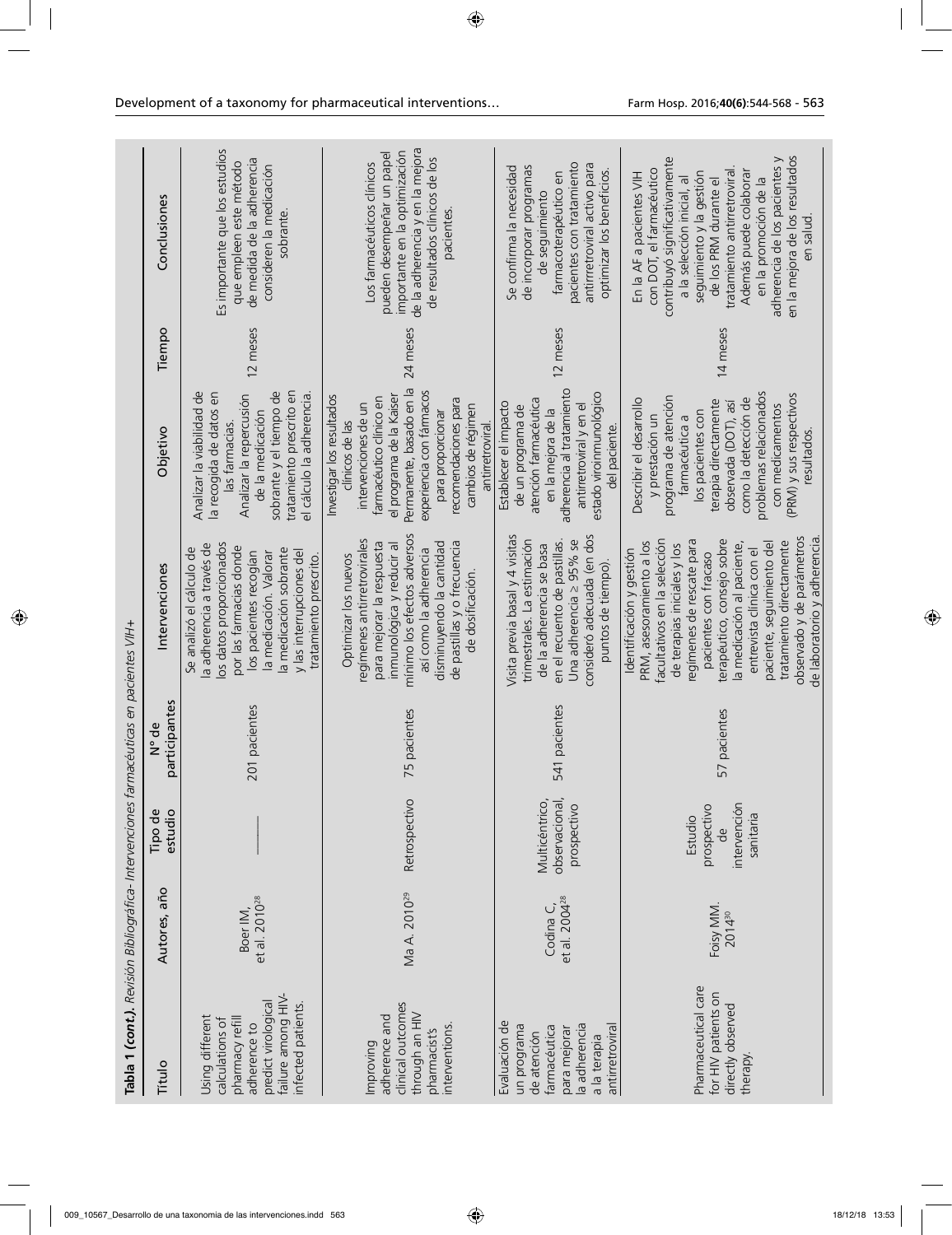|                                                                                         | Conclusiones           | mejoran la adherencia<br>y garantiza beneficios<br>de los farmacéuticos<br>Las intervenciones<br>a pacientes VIH+<br>clínicos en salud.                                                                                                                                                                                     |
|-----------------------------------------------------------------------------------------|------------------------|-----------------------------------------------------------------------------------------------------------------------------------------------------------------------------------------------------------------------------------------------------------------------------------------------------------------------------|
|                                                                                         | Tiempo                 | 48 meses                                                                                                                                                                                                                                                                                                                    |
|                                                                                         | Objetivo               | farmacéuticos en<br>pacientes VIH+.<br>intervenciones<br>realizadas por<br>cuantitativa<br>Evaluación<br>de forma<br>de las                                                                                                                                                                                                 |
|                                                                                         | Intervenciones         | identificación y manejo<br>interacciones y gestión<br>de parámetros clínicos,<br>de derivaciones a otro<br>información y consejo<br>sobre el tratamiento,<br>sobre monitorización<br>de efectos adversos,<br>recomendaciones<br>ntervenciones de<br>identificación de<br>la farmacoterapia,<br>optimización de<br>servicio. |
|                                                                                         | participantes<br>N° de | 70 pacientes                                                                                                                                                                                                                                                                                                                |
|                                                                                         | Tipo de<br>estudio     | ntervención<br>prospectivo<br>de<br>sanitaria<br>Estudio                                                                                                                                                                                                                                                                    |
|                                                                                         | Autores, año           | SM.2002 <sup>31</sup><br>Geletko                                                                                                                                                                                                                                                                                            |
| Tabla 1 (cont.). Revisión Bibliográfica- Intervenciones farmacéuticas en pacientes VIH+ | Titulo                 | services in an HIV<br>harmaceutical<br>clinic.                                                                                                                                                                                                                                                                              |

En la figura 2 se observa el grado de aceptación de las intervenciones propuestas por parte de los expertos. Del total, 15 intervenciones fueron aceptadas por 13 expertos (100%), 4 intervenciones por 12 (92%), 1 intervención por 11 (85%) y 1 intervención por 10 (77%) de los encuestados. En una única ronda se alcanzó el consenso.

Las intervenciones reconocidas como de mayor importancia y prioridad fueron, con una puntuación de 10, la revisión y validación, la seguridad y la adherencia. Mientras que las de mayor impacto, igualmente valoradas con un 10, fueron las de revisión y validación, coordinación, adherencia y motivación. Por el contrario, las de que obtuvieron una menor puntuación en el apartado de importancia fueron las de planificación y coordinación social y en el impacto la de coordinación social, puntuadas con 7 (Figura 3).

La taxonomía finalmente desarrollada se observa en la tabla 2.

### **Discusión**

Este estudio, presenta, por primera vez, una taxonomía de intervenciones farmacéuticas basadas en un novedoso modelo de AF.

La definición y desarrollo de la AF al paciente VIH+ se ha ido amoldando a los cambios existentes a nivel asistencial y farmacoterapéutico, llegando a ser a día de hoy un elemento clave en la actividad de la mayoría de centros hospitalarios en nuestro país<sup>10</sup>. Aunque el nivel actual de la AF en España, según los diferentes estudios publicados, es aceptable, aun dista de alcanzar los niveles de calidad y, sobre todo de homogeneidad deseables<sup>11</sup>.

Por ello, la reorientación del modelo de trabajo en base a los tres grandes pilares propuestos, así como lograr armonizar y consensuar las principales intervenciones a llevar a cabo y priorizar aquellas mas relevantes según la tipología de paciente atendido, resultará de gran ayuda en el futuro y permitirá maximizar los resultados en salud de los pacientes y la aportación farmacéutica en la consecución de los objetivos farmacoterapéuticos en este tipo de pacientes.

Ni que decir tiene que este nuevo modelo debe venir acompañado de nuevas fórmulas para su desarrollo. Particularmente importante es el reciente "Modelo de Selección y Estratificación de pacientes", creado por el Grupo de trabajo de AF al paciente VIH de la SEFH8 . Con un enfoque piramidal, esta herramienta de trabajo nos permite estratificar a los pacientes en tres niveles, basal, intermedio y principal, en orden creciente de necesidades de AF por su riesgo de no consecución de objetivos farmacoterapéuticos. Precisamente este es otro de los grandes cambios del modelo, hablar de objetivos farmacoterapéuticos y no de la clásica terminología de Problemas Relacionados con los Medicamentos (PRM)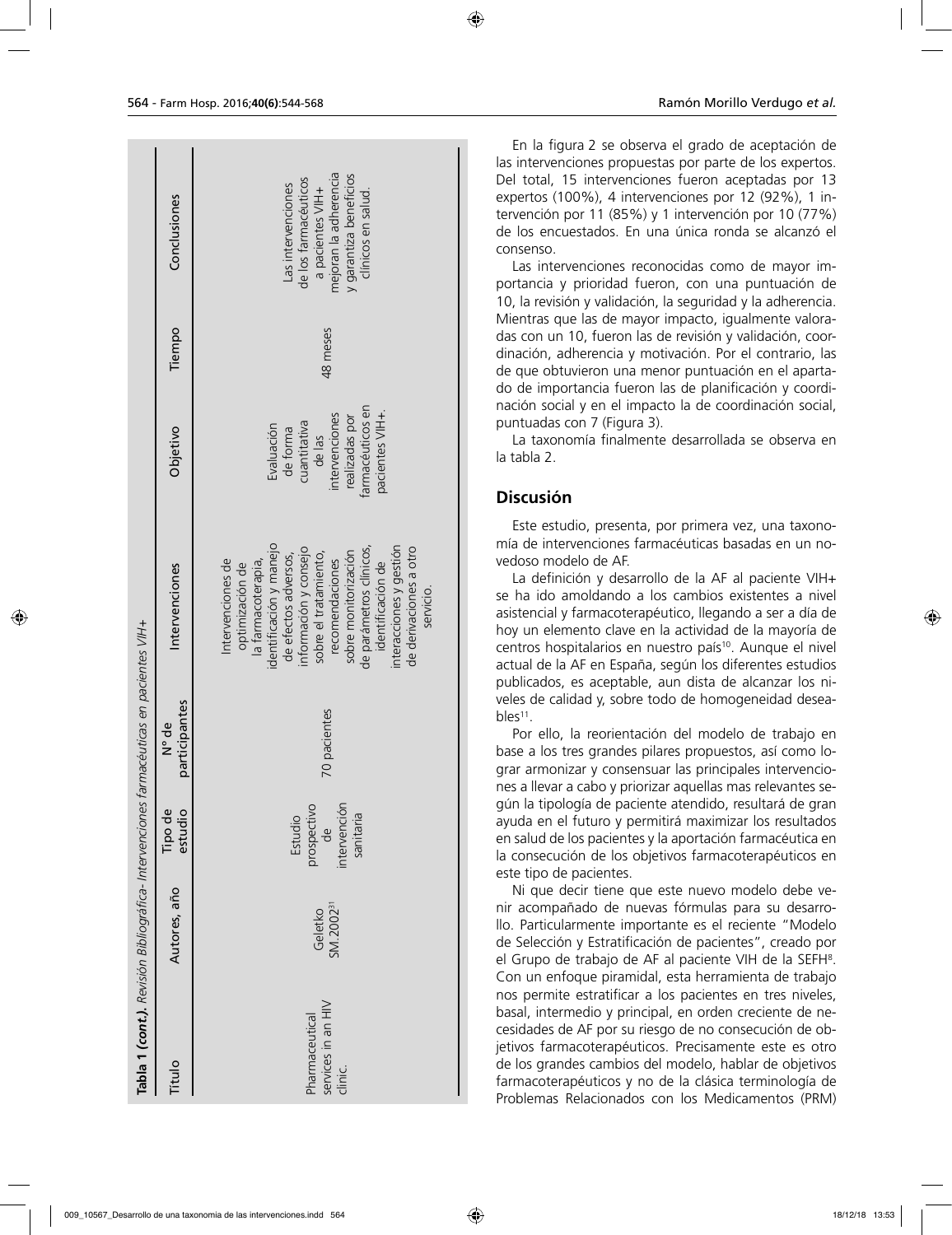

**Figura 2.** *Grado de aceptación de las intervenciones en cada categoría propuesta.*

ni de priorización de los costes farmacoeconómicos. El modelo incluye diferentes variables, no solo relacionadas con la farmacoterapia (total, no solo la antirretroviral), sino también demográficas, sociales y del estado cognitivo y funcional y de utilización de recursos sanitarios. Las intervenciones identificadas en el apartado de capacidad están basadas precisamente en el uso de esta herramienta y con este enfoque de revisión, validación y planificación de objetivos farmacoterapéuticos en los pacientes, los cuales deben ser cotejados para comprobar su cumplimiento o no en cada momento en que se realice AF. Dado que las intervenciones que más se han priorizado en este estudio en importancia son las clásicas, de revisión del tratamiento antirretroviral, seguridad y adherencia, la base del modelo tradicional ya esta asentada pero es necesario dar un enfoque diferente en la perspectiva de seguimiento, para revisar y validar la farmacoterapia completa de forma permanente, especialmente en los pacientes polimedicados, tal y como indican las recomendaciones<sup>12</sup>.

En segundo lugar, el pilar de motivación, nos obliga, igualmente a dar un salto cualitativo en nuestra relación con los pacientes. Para ello, la comunicación y fundamentalmente la entrevista es la herramienta fundamental. No obstante, es necesario avanzar ya que de la clásica entrevista clínica, ampliamente utilizadas en la búsqueda de PRM, debemos pasar a enfocar la entrevista motivacional. Esta deberá incluir dos puntos fundamentales para coordinar las intervenciones propuestas tanto de seguridad, compromiso y la clásica valoración de la adherencia. Estos puntos son la capacidad de generar "discrepancias internas" en nuestros pacientes y la de "afrontar las resistencias" respecto a la situación basal y la que se espera conseguir en este tipo de pacientes a través de la AF. En pacientes VIH+ polimedicados, particularmente, donde la adherencia a la medicación concomitante es baja y puede verse influida por el tratamiento antirretroviral<sup>13</sup>, este nuevo enfoque nos va a ser de gran ayuda en el manejo de la polifarmacia. Resulta muy llamativo, sin embargo, la escasa disponibilidad de



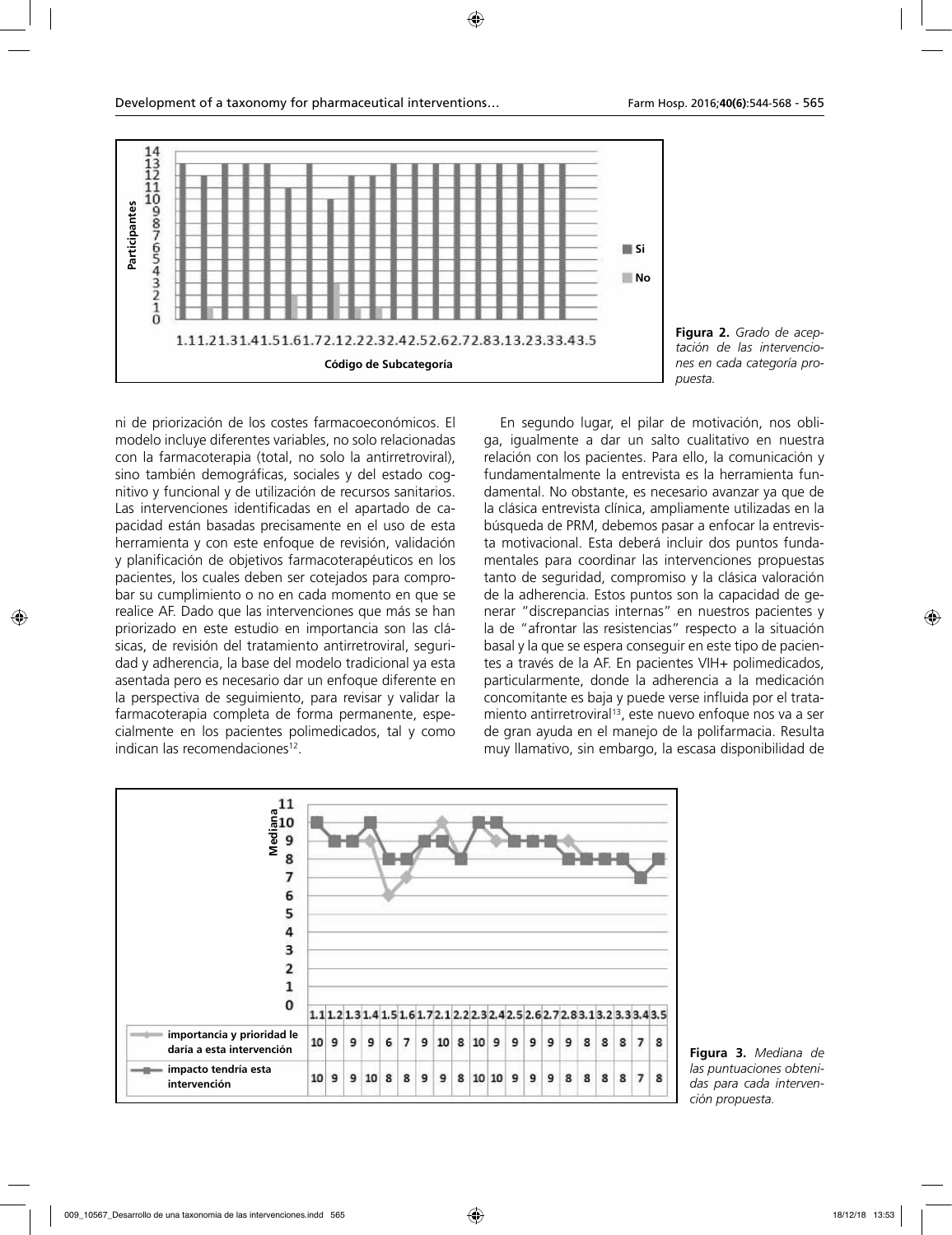| Categoría                    | Código | Denominación                           | Subcategoría                                                                                                                                                                                                                                                   |
|------------------------------|--------|----------------------------------------|----------------------------------------------------------------------------------------------------------------------------------------------------------------------------------------------------------------------------------------------------------------|
| CAPACIDAD                    | 1.1    | Revisión y validación                  | Revisión y validación del tratamiento antirretroviral.                                                                                                                                                                                                         |
|                              | 1.2    | Revisión y validación<br>concomitante. | Revisión de la medicación concomitante (automedicación, medicina<br>alternativa, etc.) y monitorización de todas las posibles interacciones,<br>ofreciendo al clínico una alternativa terapéutica para la medicación<br>concomitante, siempre que sea posible. |
|                              | 1.3    | Revisión de objetivos                  | Establecer un circuito para la gestión y abordaje de los objetivos no<br>cumplidos con la medicación.<br>· Interacciones<br>· Reacciones adversas<br>· Errores de medicación<br>· Adherencia<br>$\bullet$ Otros                                                |
|                              | 1.4    | Coordinación                           | Unificación de criterios entre los diferentes profesionales sanitarios y<br>los niveles asistenciales                                                                                                                                                          |
|                              | 1.5    | Derivación                             | Valorar la derivación a otros profesionales.                                                                                                                                                                                                                   |
|                              | 1.6    | Planificación                          | Planificación de la próxima visita a la unidad de pacientes externos en<br>coordinación con su médico de infecciosas o con el departamento de<br>citaciones.                                                                                                   |
|                              | 1.7    | Conciliación                           | Conciliación del tratamiento farmacológico en los ingresos/altas                                                                                                                                                                                               |
| MOTIVACIÓN                   | 2.1    | Seguridad                              | Seguimiento de la seguridad del tratamiento                                                                                                                                                                                                                    |
|                              | 2.2    | Seguimiento Especial                   | Seguimiento especial de los medicamentos de alto riesgo.                                                                                                                                                                                                       |
|                              | 2.3    | Adherencia                             | Seguimiento de la adherencia y establecer la estrategia más eficaz<br>para mejorarla, tanto el TAR como la medicación concomitante.                                                                                                                            |
|                              | 2.4    | Motivación                             | Motivar al Paciente y mantenerlo informado                                                                                                                                                                                                                     |
|                              | 2.5    | Corresponsabilidad                     | Fomento de la corresponsabilidad en el resultado del tratamiento<br>(evitar el fracaso virológico a las 48 semanas).                                                                                                                                           |
|                              | 2.6    | Compromiso                             | Conocer el nivel de conocimiento que el paciente tiene del<br>tratamiento prescrito, para posteriormente resolver dudas acerca de<br>su enfermedad, su tratamiento, vías de trasmisión, etc.                                                                   |
|                              | 2.7    | Información                            | Información sobre la importancia de la adherencia y las interacciones<br>actuales y/o potenciales con otros medicamentos.                                                                                                                                      |
|                              | 2.8    | Fomento                                | Fomentar el estilo de vida saludable. (Consejos)                                                                                                                                                                                                               |
| $\circ$<br><b>OPORTUNIDA</b> | 3.1    | Comunicación Rápida                    | Desarrollar vías rápidas de comunicación con el paciente y su entorno<br>familiar y cuidadores                                                                                                                                                                 |
|                              | 3.2    | Seguimiento Transversal                | Seguimiento especial del paciente en su contacto con el sistema<br>sanitario (Atención primaria, urgencias, hospitalización y oficina de<br>farmacia).                                                                                                         |
|                              | 3.3    | Formación Transversal                  | Desarrollar herramientas o acciones específicas de formación para<br>reforzar aspectos críticos relacionados con el tratamiento/enfermedad.                                                                                                                    |
|                              | 3.4    | Coordinación Social                    | Coordinación con los servicios sociales o con los servicios psicológicos<br>y psiquiátricos del centro hospitalario.                                                                                                                                           |
|                              | 3.5    | Coordinación activa                    | Coordinación con asociaciones de pacientes.                                                                                                                                                                                                                    |

**Tabla 2.** *Taxonomía final de las Intervenciones Farmacéuticas en pacientes VIH+según el modelo CMO*

herramientas para valorar la motivación de los pacientes, siendo el cuestionario "Patient activation Measure", que no es especifico de población VIH una de las pocas herramientas que pueden ser usadas a este respecto<sup>14</sup>. No obstante, deberán desarrollarse herramientas específicas en este ámbito para población VIH+.

Igualmente, el tradicional concepto de valoración de la adherencia, deberá ampliarse para incluir el nuevo enfoque de adherencia primaria y secundaria. Siendo, ahora, la primaria, la que ocurre desde que se prescribe el tratamiento hasta los primeros 14 días desde la prescripción y la secundaria, la que clásicamente hemos valorado, la que se analiza desde que el paciente tiene en su poder el tratamiento. El estudio de Gómez E *et al.* ya indica que la falta de adherencia primaria podría llegar a ser de hasta un 33% en los pacientes VIH+15.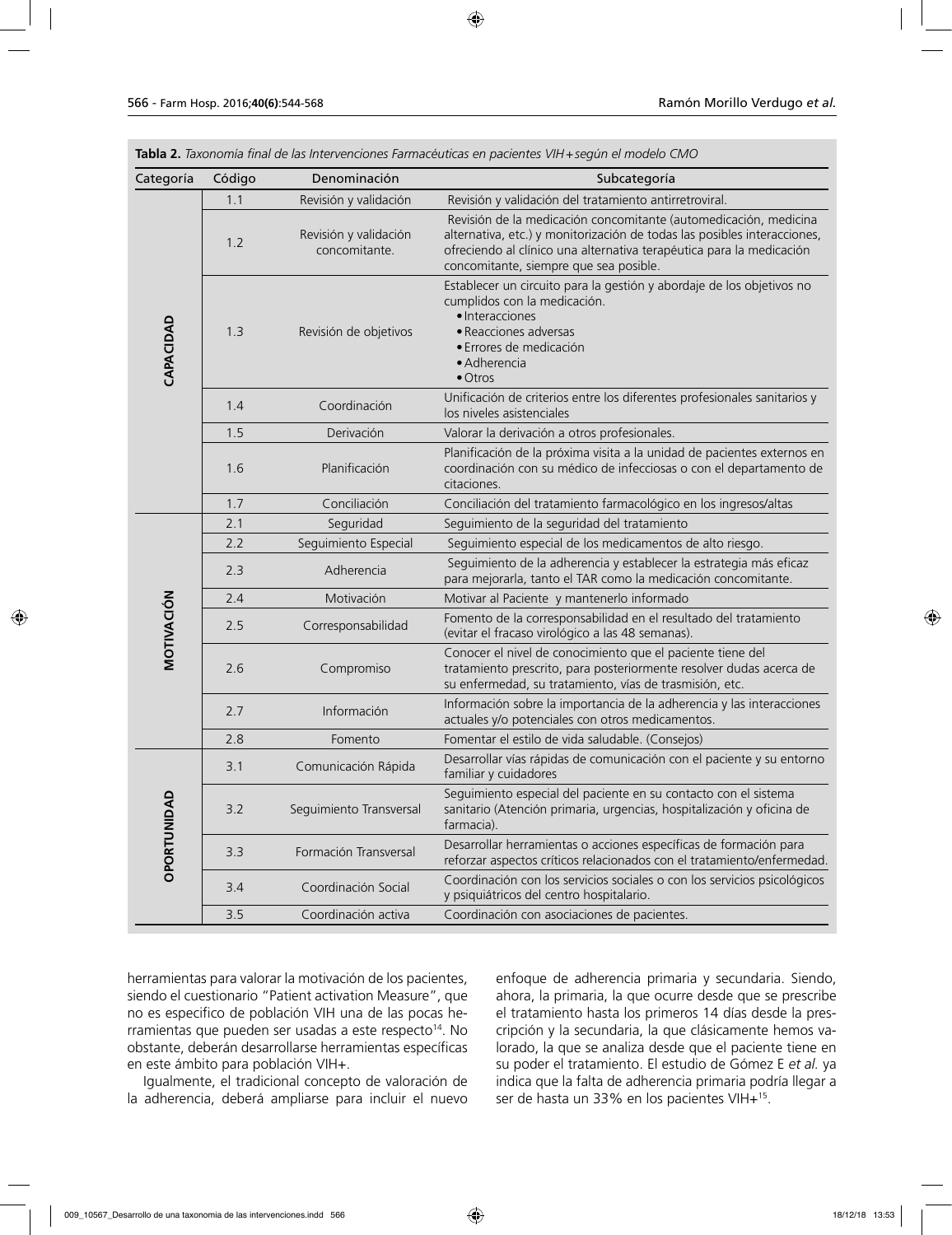Por último, el concepto de oportunidad, nos obliga a pensar que ya no trabajamos para los hospitales, sino desde los hospitales. O lo que es lo mismo, que la AF ya no es exclusivamente presencial y que para ello necesitaremos de las tecnologías de aprendizaje y comunicación (TIC´s) y las tecnologías de aprendizaje y conocimiento (TAC´s) para hacer frente a las necesidades de los pacientes y que estas se presentan también fuera de nuestras consultas. Son ya muy numerosas las experiencias que demuestran la aportación de valor que estas herramientas tienen para los pacientes en población general, también de mayor edad y, particularmente, los pluripatológicos y polimedicados. Desde experiencias mas simples con envió de SMS a móviles o Apps destinadas a la gamificación a otras experiencias mas complejas como la de "paciente experto VIH 2.0", con incipientes resultados de satisfacción de los usuarios incorporados a este modelo de aprendizaje basado en compartir experiencias entre pacientes<sup>16</sup>.

El presente estudio presenta limitaciones. En primer lugar, la sensibilidad de los resultados a la posible ambigüedad de las preguntas. Por ello, se definieron claramente los términos importancia, prioridad e impacto para que todos los expertos clasificaran las intervenciones y homogeneizaran sus respuestas al máximo. Igualmente, para establecer el grado de experiencia de los miembros del panel, se determinaron claramente cuales eran las características mínimas en cuanto a orientación profesional, publicaciones y participación en grupos de trabajo nacionales. Por último, al tratarse de un método de análisis cualitativos se podría esperar una valoración de la confianza excesiva en el juicio de los expertos, tendiendo a ser menos precisos que otros métodos cuantitativos.

Una vez obtenida la taxonomía, es prioritario llevar a cabo estudios prospectivos que demuestren la utilidad de la misma a la hora de llevar a cabo un óptimo seguimiento a este tipo de pacientes y cómo se incorporan a la asistencia integral y multidisciplinar de este tipo de pacientes. A su vez, futuros estudios permitirán conocer cuales son las intervenciones mas frecuentes y los resultados en salud obtenidos a raíz de llevar a cabo estas intervenciones de manera sistematizada. Igualmente, en caso necesario, permitirán adaptar las intervenciones a futuros cambios asistenciales que se vayan llevando a cabo. Igualmente es prioritario, llevar a cabo una validación y adaptación de la taxonomía en otro tipo de patologías.

Por todo ello se propone una nueva línea de investigación, como es la de incorporar la taxonomía de intervenciones farmacéuticas en Pacientes VIH según el modelo CMO en la asistencia sanitaria y evaluar la importancia, relevancia y factibilidad de las mismas en el seguimiento a pacientes VIH+ en la práctica clínica real. Asimismo, con los matices propios de otras patologías, valorar la utilidad de esta metodología de trabajo en otras áreas de la farmacia.

En conclusión, la taxonomía consensuada y presentada, permitirá clasificar las intervenciones farmacéuticas realizadas con el nuevo modelo de AF a pacientes VIH+ y, de esa manera, profundizar en la investigación y mejora asistencial a este tipo de pacientes.

# **Financiación**

El presente documento no ha recibido ninguna financiación para su diseño y desarrollo.

# **Conflicto de interés**

Los autores declaran no tener ningún conflicto de interés relacionado con la publicación de este artículo.

### **Agradecimientos**

Este estudio no habría sido posible sin la colaboración desinteresada de todos los farmacéuticos especialistas que formaron parte del panel de expertos para el desarrollo de la metodología Delphi. A cada uno de ellos queremos agradecerle su esfuerzo: Herminia Navarro Aznárez (Servicio de Farmacia - Hospital Universitario Miguel Servet, Zaragoza, Aragón), Aitziber Illaro Uranga (Servicio de Farmacia - Hospital Universitario Marqués de Valdecilla, Santander, Cantabria), Purificación Cid Silva (Servicio de Farmacia CHUAC - Xerencia Xestión Integrada A Coruña, Galicia), Emilio Molina Cuadrado (Servicio de Farmacia - Hospital Torrecárdenas, Almería, Andalucía), José Manuel Martínez Sesmero (F.E.A Farmacia Hospitalaria. Pharmacy departament - Outpatient and Ambulatory Care - Complejo Hospitalario de Toledo, Castilla-La Mancha), Javier Sánchez-Rubio Ferrández (Farmacéutico Adjunto- Servicio de Farmacia, Hospital Universitario de Getafe, Madrid), Sergio Fernández Espinola (FEA Servicio de Farmacia - Hospital de Antequera, Málaga, Andalucía), Raúl Ferrando Piqueres (Jefe de Sección Servicio de Farmacia Hospitalaria - Hospital General de Castellón, Valencia), Luis Carlos Fernández Lisón (Jefe de sección. Servicio de Farmacia Hospitalaria - Complejo Hospitalario de Cáceres, Extremadura), Mª Paz Valverde Merino (Servicio de Farmacia - Hospital Universitario de Salamanca, Castilla y León), Mª José Huertas Fernández (Farmacéutica Unidad de Atención a Pacientes Externos - Hospital Universitario Puerta del Mar, Cádiz, Andalucía), Alicia Lázaro López (Servicio de Farmacia - Hospital Universitario de Guadalajara, Castilla-La Mancha), Gador Callejón Callejón (Servicio de Farmacia - Hospital Universitario La Candelaria, Tenerife, Canarias).

# **Bibliografía**

1. Greene M, Justice AC, Lampiris HW, Valcour V. Management of Human Immunodeficiency Virus Infection in Advanced Age. JAMA. 2013; 309: 1397-1405.